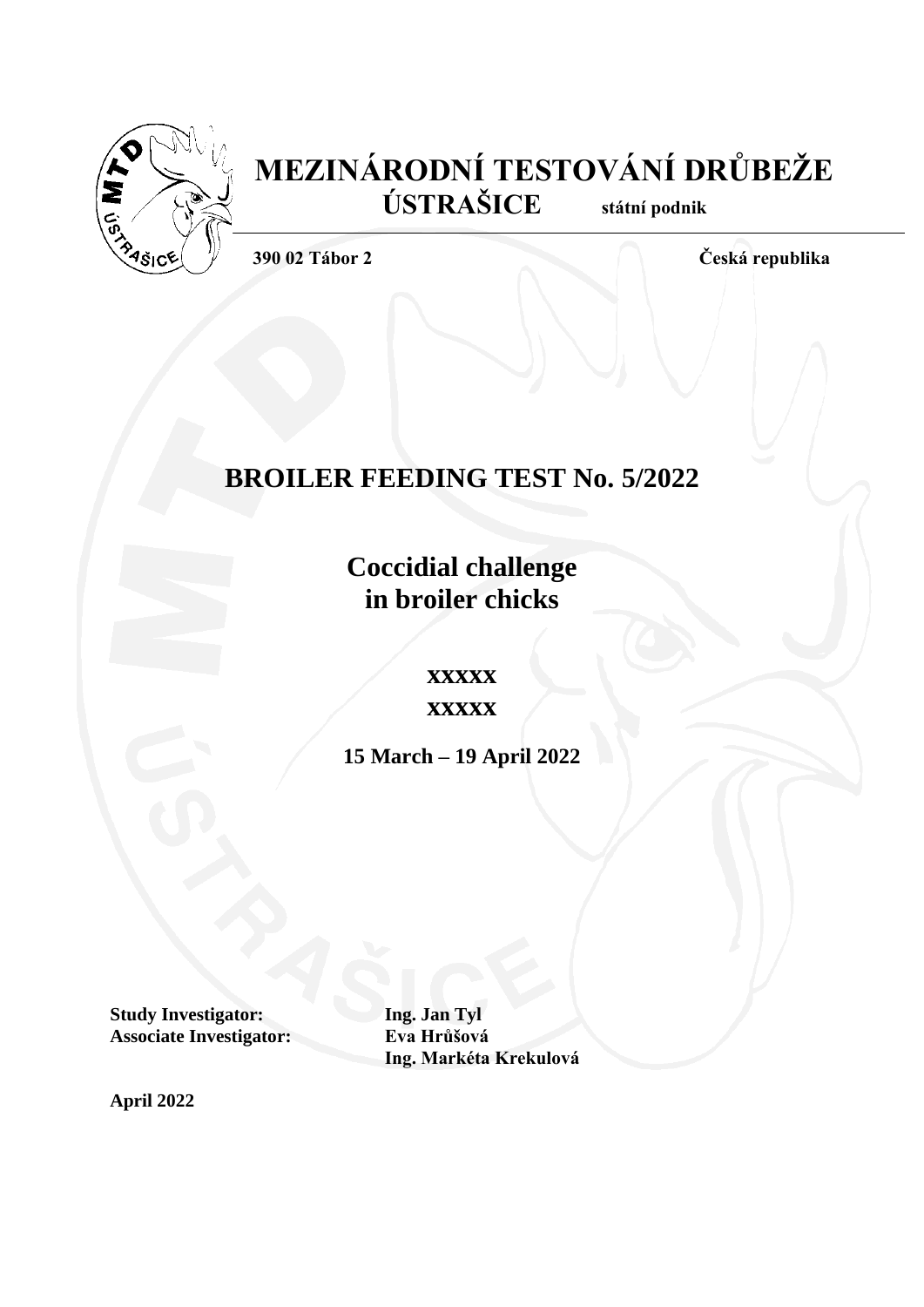## **Aim of the project**

The objective of the present study was to evaluate the effects of phytogenic addives (xxxxx) and their dose effect on oocyst shedding, lesion scores and performance parameters of *Eimeria acervulina*, *Eimeria tenella* and *Eimeria maxima* challenged broiler chicks*.*

### **Basic tests information**

### **The basic dates**

| Beginning of the test: | 15 March 2022 |
|------------------------|---------------|
| End of the test:       | 19 April 2022 |

### **Location of the test**

Mezinárodní testování drůbeže s.p., Ústrašice

### **Material and methods**

### **Material**

In total there were 900 day old chicks of xxxxx. Day old chicks were randomly distributed into 5 treatments (4 pens for sample).

### **Experimental treatments**

| Treat.         | <b>Description</b><br><b>Treatment</b><br>No. |              | Coccidiosis<br>challenge | No.<br>of | <b>Birds</b><br>per | <b>Inclusion rate</b><br>$\rm \, km^3$<br>of drinking water |                  |                          |  |  |  |  |  |
|----------------|-----------------------------------------------|--------------|--------------------------|-----------|---------------------|-------------------------------------------------------------|------------------|--------------------------|--|--|--|--|--|
|                |                                               |              |                          | pen       | pen                 | <b>Starter</b><br>phase                                     | Grower<br>phase  | <b>Finisher</b><br>phase |  |  |  |  |  |
|                | T <sub>1</sub>                                | <b>XXXXX</b> | <b>YES</b>               | 4         | 45                  | $\theta$                                                    | $\boldsymbol{0}$ |                          |  |  |  |  |  |
| $\overline{2}$ | T <sub>2</sub>                                | <b>XXXXX</b> | <b>YES</b>               | 4         | 45                  | 0.8                                                         | 0.8              | 0.8                      |  |  |  |  |  |
| 3              | T <sub>3</sub>                                | <b>XXXXX</b> | <b>YES</b>               | 4         | 45                  | 2.0                                                         | 2.0              | 2.0                      |  |  |  |  |  |
| 4              | T4                                            | <b>XXXXX</b> | <b>YES</b>               | 4         | 45                  | 0.8                                                         | 0.8              | 0.8                      |  |  |  |  |  |
|                | T5                                            | <b>XXXXX</b> | <b>YES</b>               | 4         | 45                  | 2.0                                                         | 2.0              | 2.0                      |  |  |  |  |  |

Origin 1-day old chicks:

parent flock – Mezinárodní testování drůbeže, s.p. age of the breeding flock - 48 weeks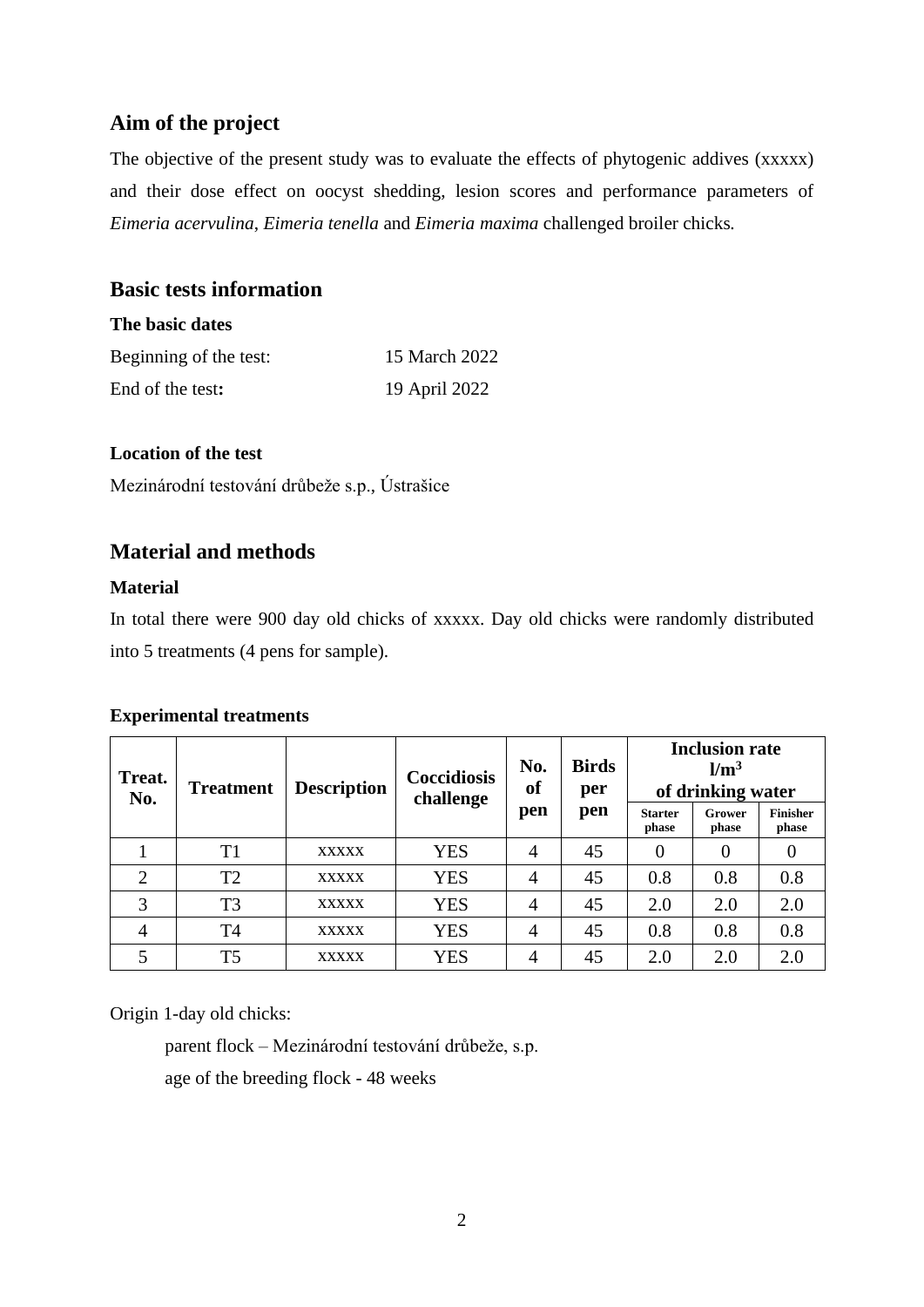### **Housing system**

Chickens were kept in the windowless chicken house with full climatic control, on deep litter. Drinking water was supplied ad libitum by nipple drinkers. Each pen was equipped with manually filled tube feeders. Bedding material was wood shaving.

### **Lighting programme**

| Day $1-7$     | 23 hours of light $+1$ hour of darkness  |
|---------------|------------------------------------------|
| Day $8-31$    | 18 hours of light $+6$ hours of darkness |
| Day $32 - 35$ | 23 hours of light $+1$ hour of darkness  |

### **Veterinary precautions**

The chicken house was disinfected by xxxxx before the chick placement. On days 1 chickens were vaccinated with xxxxx.

### **Feed**

Feed was produced in Mezinárodní testování drůbeže, s.p.

Day  $1 - 14$  Starter (BR1) Day  $15 - 28$  Grower (BR2) Day  $29 - 35$  Finisher (BR3)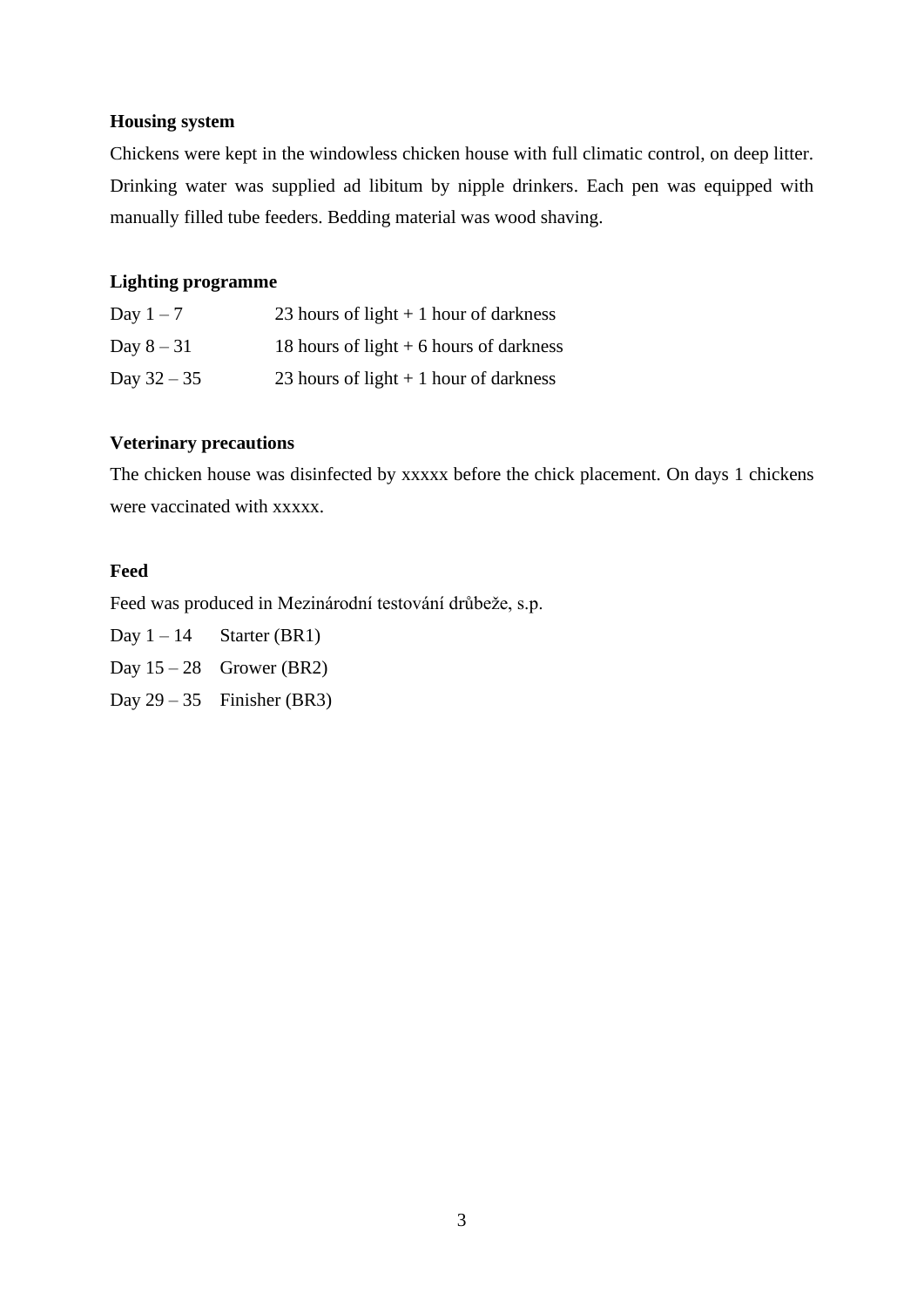### **Diet formulas**

| Components (%)          | <b>Starter BR1</b> | <b>Grower BR2</b> | <b>Finisher BR3</b> |
|-------------------------|--------------------|-------------------|---------------------|
| Wheat                   | 27.00              | 28.50             | 31.25               |
| Maize                   | 27.00              | 28.50             | 31.25               |
| Soybean meal            | 37.08              | 33.99             | 28.55               |
| Soybean oil             | 4.50               | 4.80              | 5.10                |
| L-lysine HCl            | 0.35               | 0.30              | 0.39                |
| DL-methionine           | 0.08               | 0.09              | 0.10                |
| L-threonine             | 0.20               | 0.20              | 0.20                |
| Limestone               | 1.26               | 1.14              | 1.12                |
| Salt                    | 0.30               | 0.30              | 0.30                |
| <b>MCP</b>              | 1.63               | 1.56              | 1.10                |
| Sodium bicarbonate      | 0.10               | 0.12              | 0.14                |
| <b>XXXXX</b>            | 0.50               |                   |                     |
| <b>XXXXX</b>            |                    | 0.50              |                     |
| <b>XXXXX</b>            |                    |                   | 0.50                |
| <b>Nutrient content</b> |                    |                   |                     |
| Crude protein (g/kg)    | 225.65             | 214.45            | 194.87              |
| ME (MJ/kg)              | 12.31              | 12.48             | 12.72               |
| Lysine $(g/kg)$         | 14.70              | 13.52             | 12.84               |
| Methionine (g/kg)       | 6.25               | 5.81              | 5.36                |
| Met.+Cys. (g/kg)        | 10.05              | 9.46              | 8.75                |
| Ca(g/kg)                | 9.60               | 8.90              | 7.89                |
| $P\left(g/kg\right)$    | 7.81               | 7.54              | 6.31                |
| Na $(g/kg)$             | 1.511              | 1.56              | 1.62                |
| Dry matter (g/kg)       | 898.00             | 897.40            | 896.20              |
| Fat (g/kg)              | 60.81              | 64.26             | 68.10               |
| Crude fibre (g/kg)      | 30.75              | 30.28             | 29.51               |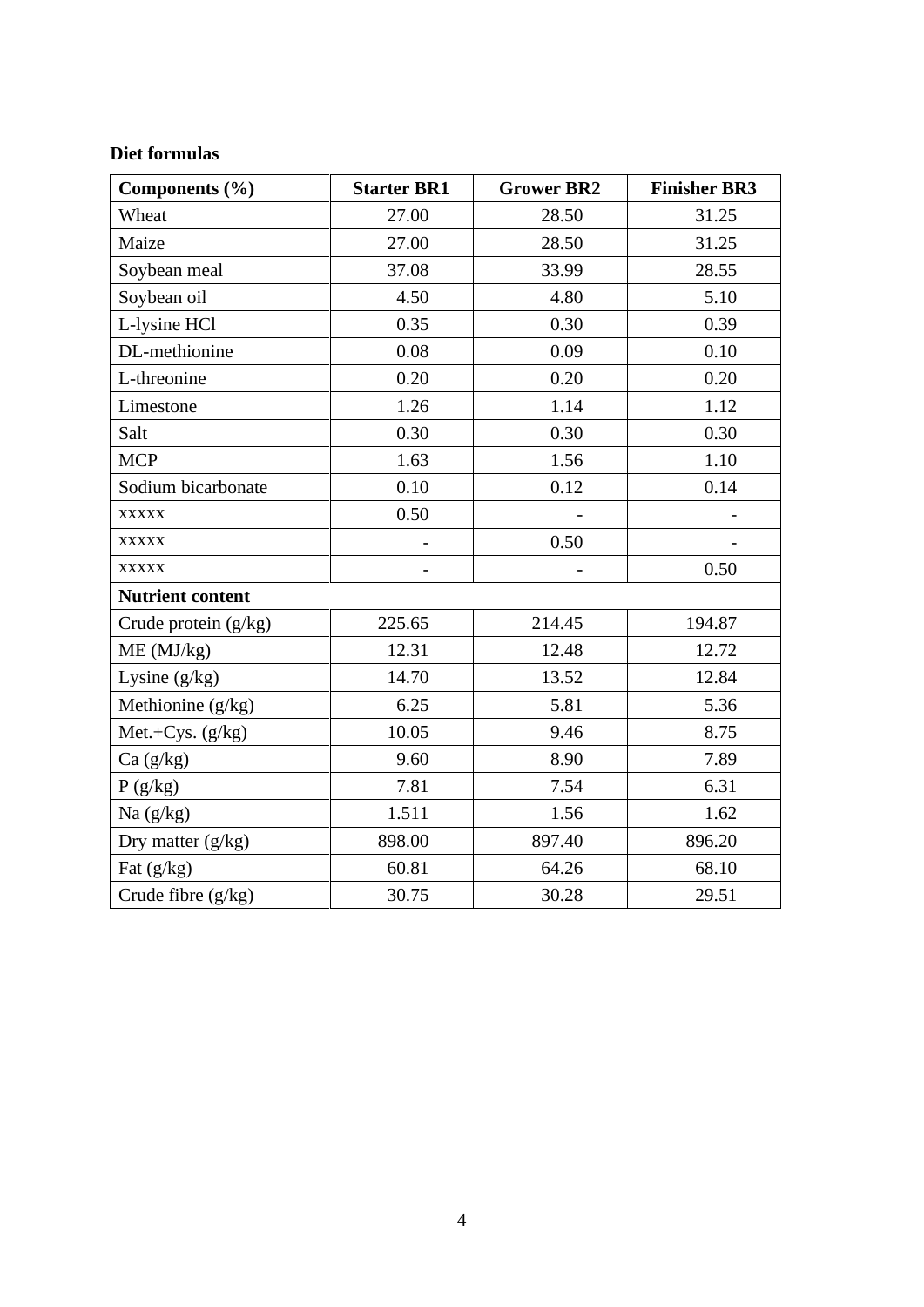### **Parameters recorded and methods applied**

### **Live weight**

Live weight was measured on days 1 (all the birds in each pen were weighed altogether). On day 3 each chicken was marked with a wing mark. Chick were individual weighed on days 3, 14, 21, 28 and 35.

### **Weight gain**

Weight gain per phase and average daily weight gains were calculated for the periods  $3 - 14$ days,  $15 - 21$  days,  $22 - 28$  days,  $29 - 35$  days and for the overall experiment  $(3 - 35$  days).

### **Feed conversion ratio**

Feed consumption and feed conversion ratio to gain ratio were calculated for the periods 1 – 14 days,  $15 - 21$  days,  $22 - 28$  days,  $29 - 35$  days and for the overall experiment  $(1 - 35)$ days). The calculation was included weight of deaths.

### **Feed consumption**

Feed consumption was measured per pen for the feed – starter  $(1 - 14 \text{ days})$ , grower  $(15 - 21 \text{ days})$ days and  $22 - 28$  days) and finisher  $(29 - 35$  days).

### **Mortality**

All pens were checked twice a day to see if there were any dead or ill birds. Dead chickens were registered by date and reason of mortality on the day of death. Mortality was recorded for the periods  $1 - 14$  days,  $15 - 21$  days,  $22 - 28$  days,  $29 - 35$  days and  $1 - 35$  days.

### **Statistical analyses**

Performance results of live weight (on days 1, 3, 14, 21, 28 and 35), daily weight gain and feed conversion ratio were statistically evaluated using the ANOVA single-factor model (Duncan test, Scheffe test) or nonparametric method Kruskal-Wallis test.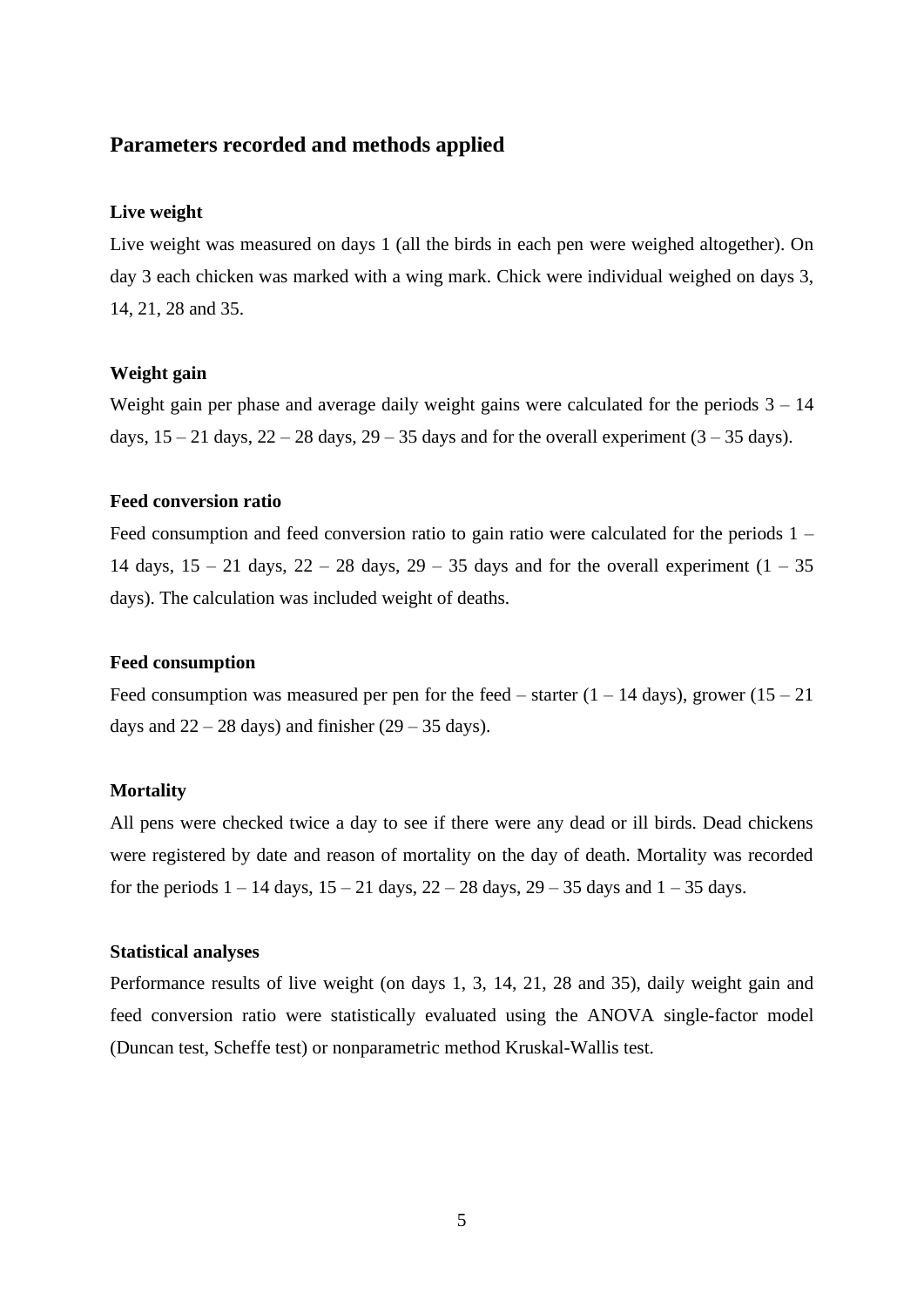### **Results**

### Tab. No. **1 Hatchability**

**2 Performance results:**

**2a Body weight 2b Weight gain 2c Feed conversion ratio per 1 kg of live weight 2d Feed consumption per 1 kg of weight gain** 

**2e Feed consumption**

### **3 Mortality**

**4 Statistical analysis of body weight at the age of 35 days**

(average body weight, standard deviation, coefficient of variation)

### **5 - 8 Statistical analyses of performance results**

### **9 Performance results per pen:**

**9a Body weight**

**9b Weight gain**

**9c Feed conversion ratio per 1 kg of live weight**

**9d Feed consumption per 1 kg of weight gain**

**9e Feed consumption**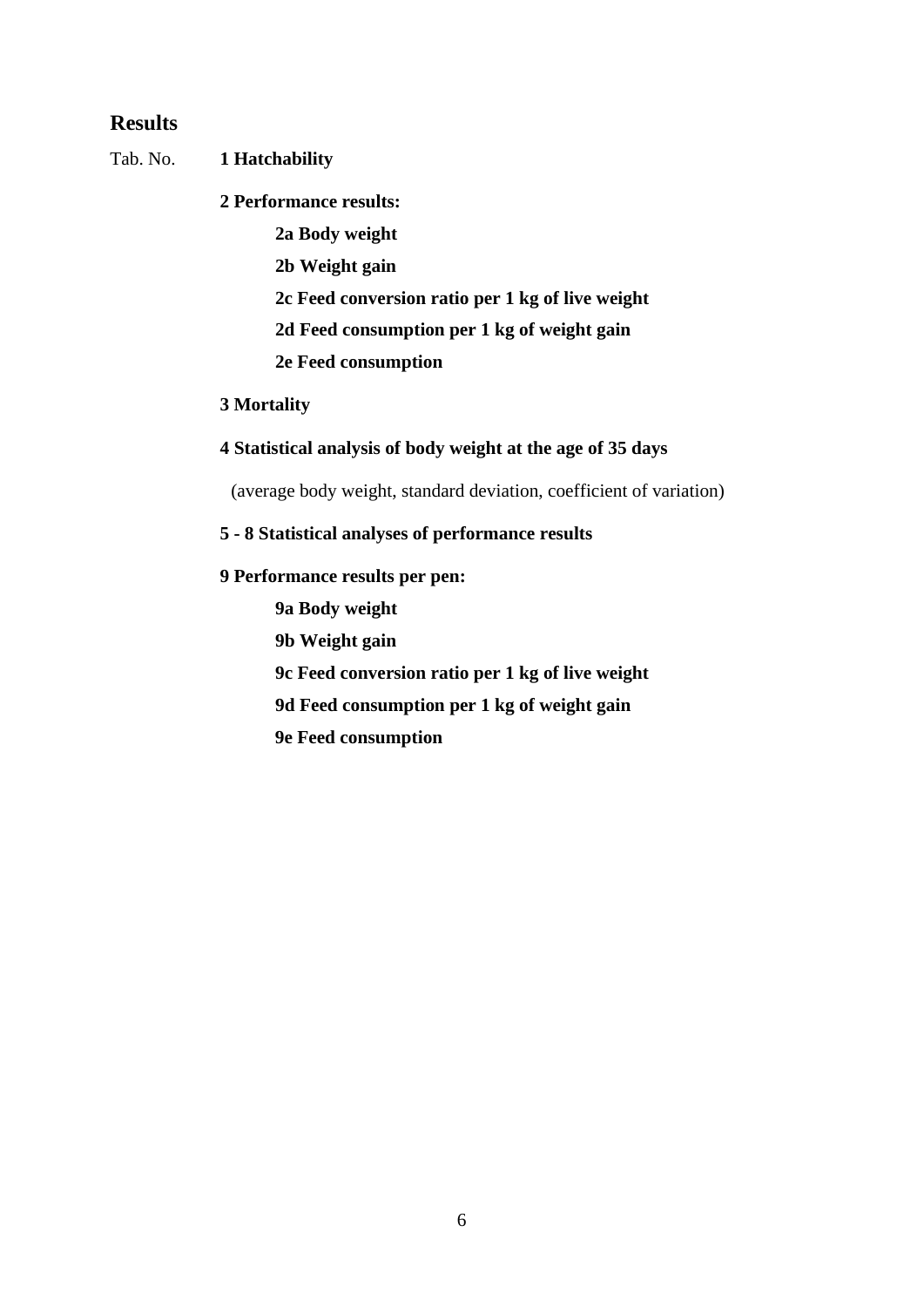## **Results of incubation and hatching Tab. No. 1**

| <b>Treatment</b> |            | <b>Fertility</b> | <b>Hatchability</b>      |       |                        | Average weight |                |  |  |  |  |
|------------------|------------|------------------|--------------------------|-------|------------------------|----------------|----------------|--|--|--|--|
|                  | Tr.<br>No. |                  | Fertile eggs<br>Set eggs |       | <b>Birds</b><br>housed | Hatching eggs  | Day old chicks |  |  |  |  |
|                  |            | %                | $\%$                     | $\%$  |                        | g              | g              |  |  |  |  |
| T <sub>1</sub>   |            |                  |                          |       | 180                    |                | 43.78          |  |  |  |  |
| T <sub>2</sub>   |            |                  |                          |       | 180                    |                | 43.78          |  |  |  |  |
| T <sub>3</sub>   | 3          | 93.46            | 86.83                    | 92.90 | 180                    | 67.70          | 43.78          |  |  |  |  |
| <b>T4</b>        |            |                  |                          |       | 180                    |                | 43.89          |  |  |  |  |
| T <sub>5</sub>   |            |                  |                          |       | 180                    |                | 44.00          |  |  |  |  |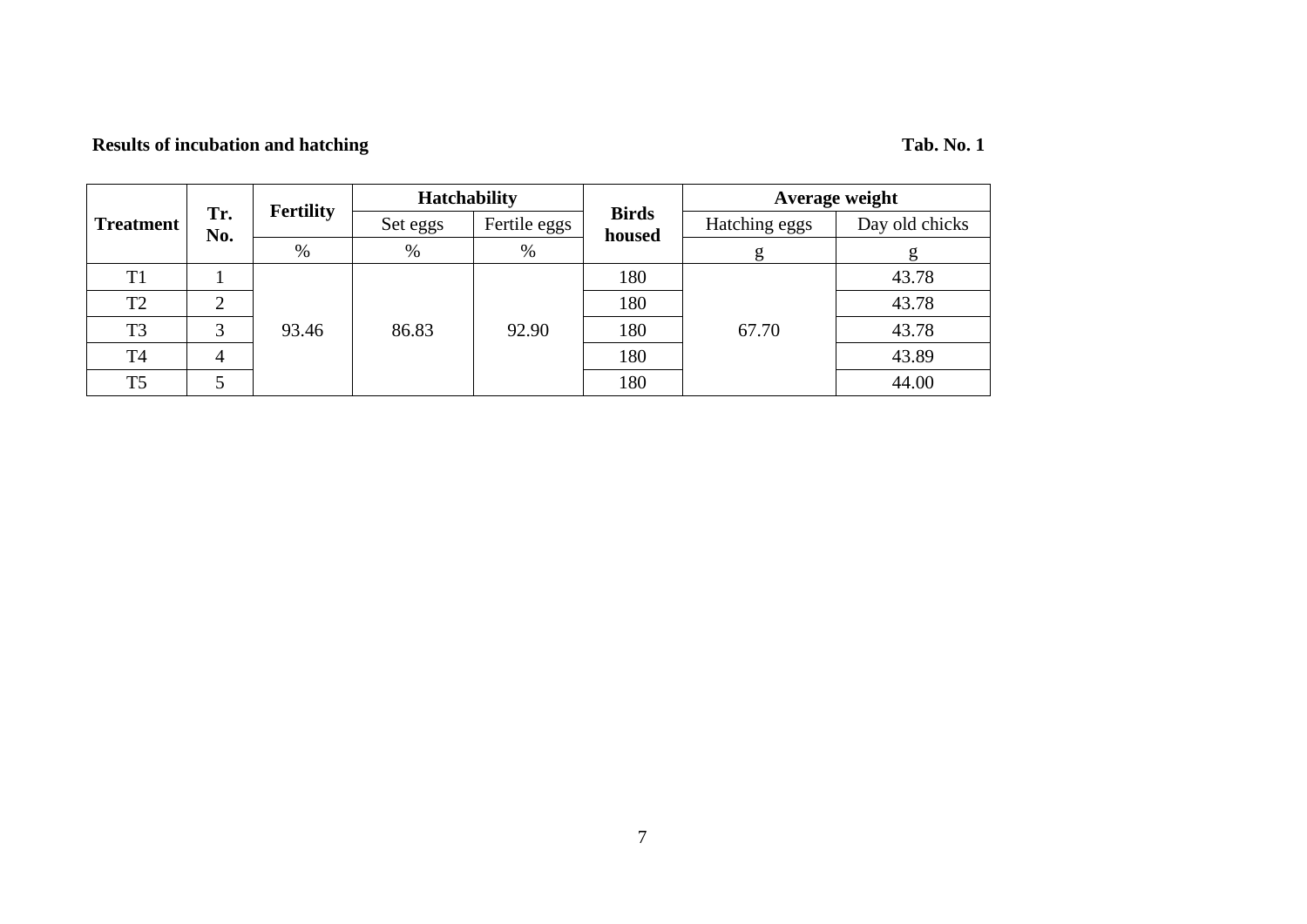## **Body weight per phases Tab. No. 2a**

|                  |                |              | Day 1                     |              | Day 3                     |              | Day 14                    |              | Day 21                    |              | Day $28$                  | Day $35$     |                           |  |
|------------------|----------------|--------------|---------------------------|--------------|---------------------------|--------------|---------------------------|--------------|---------------------------|--------------|---------------------------|--------------|---------------------------|--|
| <b>Treatment</b> | Tr. No.        | <b>Birds</b> | Average<br>body<br>weight | <b>Birds</b> | Average<br>body<br>weight | <b>Birds</b> | Average<br>body<br>weight | <b>Birds</b> | Average<br>body<br>weight | <b>Birds</b> | Average<br>body<br>weight | <b>Birds</b> | Average<br>body<br>weight |  |
|                  |                |              | g                         |              | g                         |              | g                         |              | g                         |              | g                         |              | g                         |  |
| T <sub>1</sub>   |                | 180          | 43.78                     | 179          | 90.30                     | 128          | 417.27                    | 102          | 926.18                    | 78           | 1613.90                   | 78           | 2371.59                   |  |
| T <sub>2</sub>   | $\overline{2}$ | 180          | 43.78                     | 179          | 91.76                     | 128          | 416.02                    | 100          | 915.34                    | 76           | 1569.49                   | 74           | 2323.42                   |  |
| T <sub>3</sub>   | 3              | 180          | 43.78                     | 180          | 89.18                     | 129          | 417.81                    | 104          | 934.50                    | 80           | 1579.49                   | 80           | 2369.85                   |  |
| T <sub>4</sub>   | 4              | 180          | 43.89                     | 179          | 90.96                     | 128          | 429.01                    | 103          | 936.28                    | 79           | 1612.48                   | 78           | 2393.41                   |  |
| T <sub>5</sub>   | 5              | 180          | 44.00                     | 180          | 89.18                     | 127          | 404.50                    | 103          | 911.48                    | 78           | 1617.35                   | 78           | 2427.03                   |  |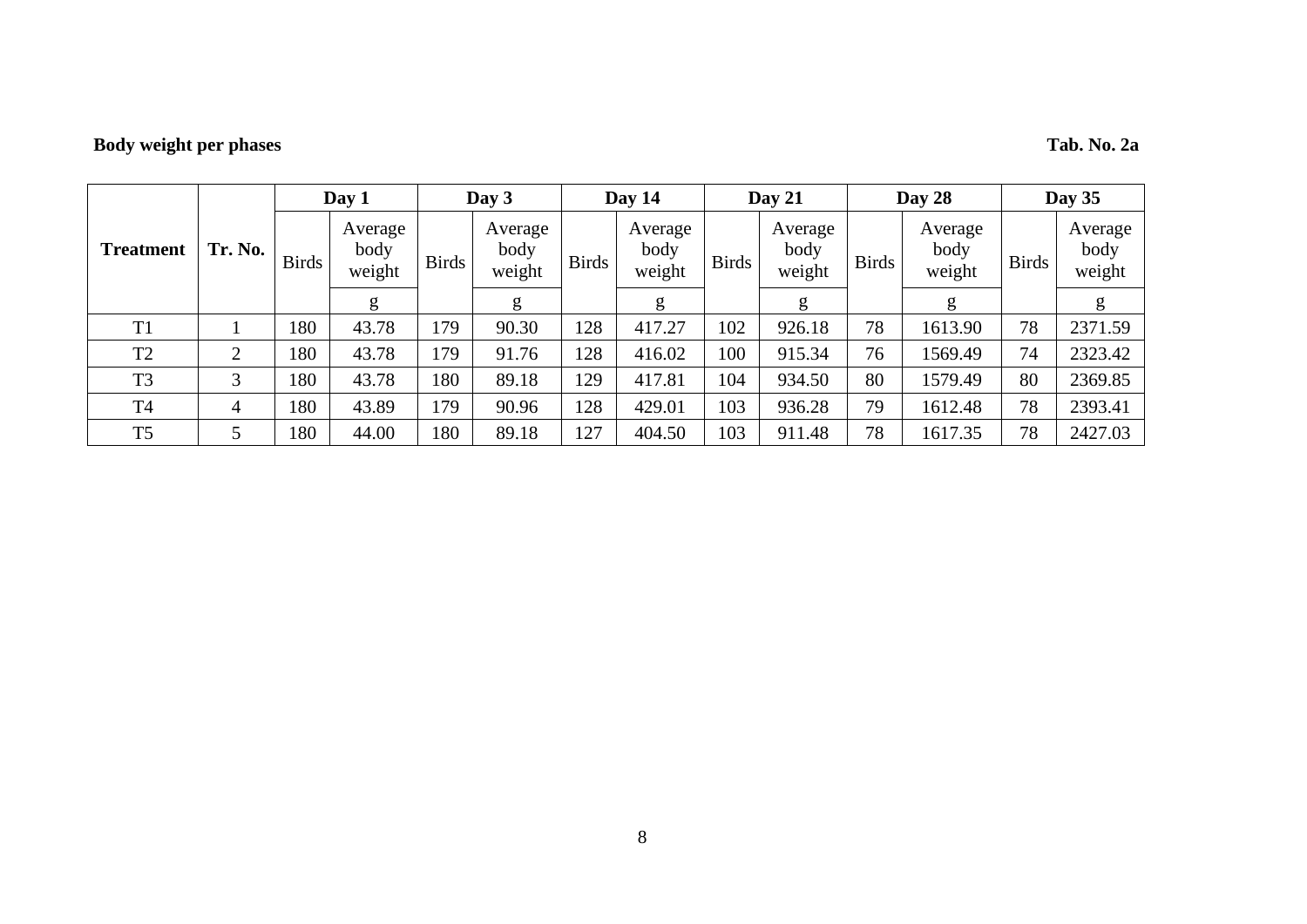## **Weight gain per phases Tab. No. 2b**

|                  |            | Day 3 - 14            | Day 15 - 21           | Day 22 - 28           | Day 29 - 35           | Day 3 - 35            |  |  |  |  |
|------------------|------------|-----------------------|-----------------------|-----------------------|-----------------------|-----------------------|--|--|--|--|
| <b>Treatment</b> | Tr.<br>No. | Weight gain per phase | Weight gain per phase | Weight gain per phase | Weight gain per phase | Weight gain per phase |  |  |  |  |
|                  |            |                       | g                     |                       |                       |                       |  |  |  |  |
| T1               |            | 327.34                | 517.96                | 684.71                | 757.69                | 2281.36               |  |  |  |  |
| T <sub>2</sub>   | ◠          | 324.24                | 506.72                | 656.42                | 754.41                | 2232.42               |  |  |  |  |
| T <sub>3</sub>   | ⌒          | 329.04                | 522.94                | 646.23                | 790.36                | 2281.81               |  |  |  |  |
| T <sub>4</sub>   |            | 337.77                | 517.85                | 679.11                | 786.51                | 2302.96               |  |  |  |  |
| T <sub>5</sub>   |            | 315.62                | 515.11                | 690.19                | 809.68                | 2338.41               |  |  |  |  |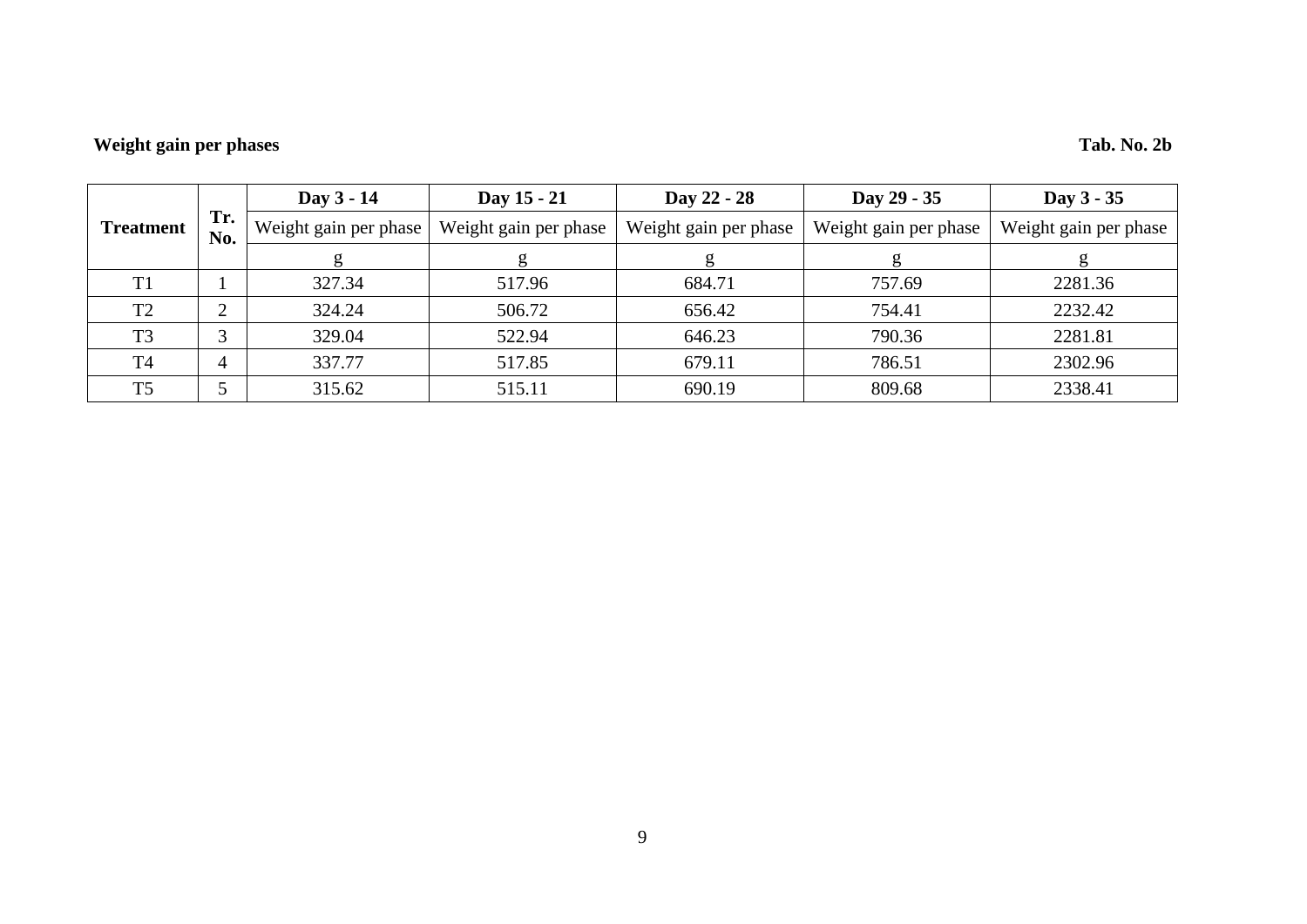| Feed conversion ratio (Feed consumption per 1 kg of live weight) | Tab. No. 2c |
|------------------------------------------------------------------|-------------|
|                                                                  |             |

|                  |                | <b>Feed conversion ratio</b> |         |         |         |  |  |  |  |  |  |  |
|------------------|----------------|------------------------------|---------|---------|---------|--|--|--|--|--|--|--|
| <b>Treatment</b> | Tr.<br>No.     | Day 14                       | Day 28  | Day 35  |         |  |  |  |  |  |  |  |
|                  |                | g/kg LW                      | g/kg LW | g/kg LW | g/kg LW |  |  |  |  |  |  |  |
| T1               |                | 1191.73                      | 1219.07 | 1281.87 | 1375.52 |  |  |  |  |  |  |  |
| T <sub>2</sub>   | ◠              | 1192.63                      | 1242.23 | 1328.46 | 1436.32 |  |  |  |  |  |  |  |
| T <sub>3</sub>   | 3              | 1218.88                      | 1259.92 | 1312.48 | 1388.66 |  |  |  |  |  |  |  |
| T <sub>4</sub>   | $\overline{4}$ | 1202.33                      | 1241.83 | 1294.44 | 1384.55 |  |  |  |  |  |  |  |
| T <sub>5</sub>   |                | 1196.55                      | 1229.53 | 1284.22 | 1367.69 |  |  |  |  |  |  |  |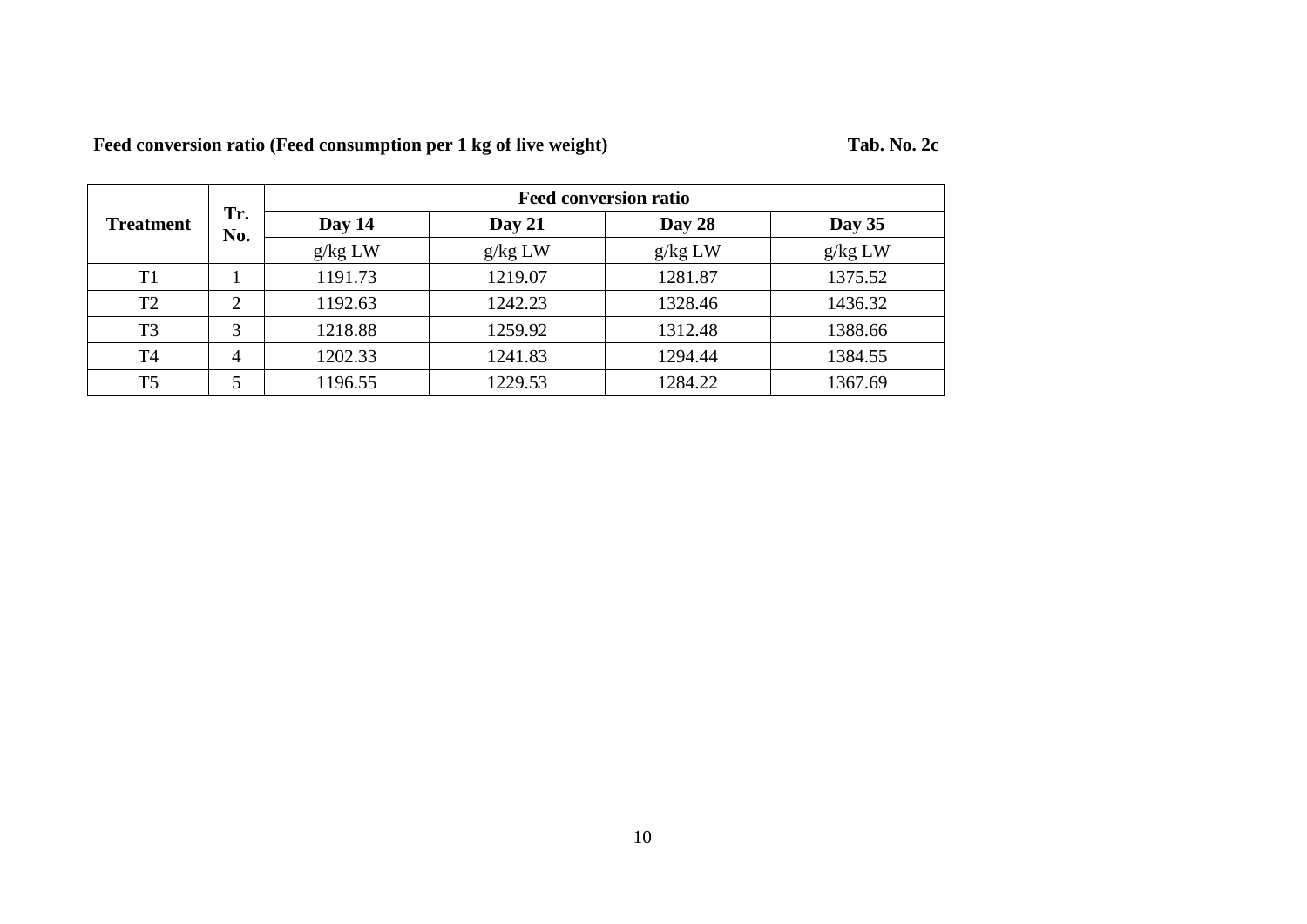## **Feed consumption per 1 kg of weight gain (WG) Tab. No. 2d**

|                |                | Feed consumption per 1 kg of weight gain |              |              |            |             |  |  |  |  |  |  |
|----------------|----------------|------------------------------------------|--------------|--------------|------------|-------------|--|--|--|--|--|--|
| Treatment      | Tr.<br>No.     | $1-14$ days                              | $15-21$ days | $22-28$ days | 29-35 days | $1-35$ days |  |  |  |  |  |  |
|                |                | $g/kg$ WG                                | $g/kg$ WG    | $g/kg$ WG    | $g/kg$ WG  | $g/kg$ WG   |  |  |  |  |  |  |
| T <sub>1</sub> |                | 1356.33                                  | 1250.40      | 1750.57      | 1656.85    | 1422.90     |  |  |  |  |  |  |
| T <sub>2</sub> |                | 1356.43                                  | 1301.14      | 1895.63      | 1768.90    | 1487.68     |  |  |  |  |  |  |
| T <sub>3</sub> | 3              | 1385.52                                  | 1306.31      | 1869.40      | 1602.75    | 1435.61     |  |  |  |  |  |  |
| T <sub>4</sub> | $\overline{4}$ | 1365.15                                  | 1287.75      | 1795.44      | 1649.27    | 1431.61     |  |  |  |  |  |  |
| T <sub>5</sub> |                | 1368.66                                  | 1266.28      | 1798.57      | 1599.87    | 1414.60     |  |  |  |  |  |  |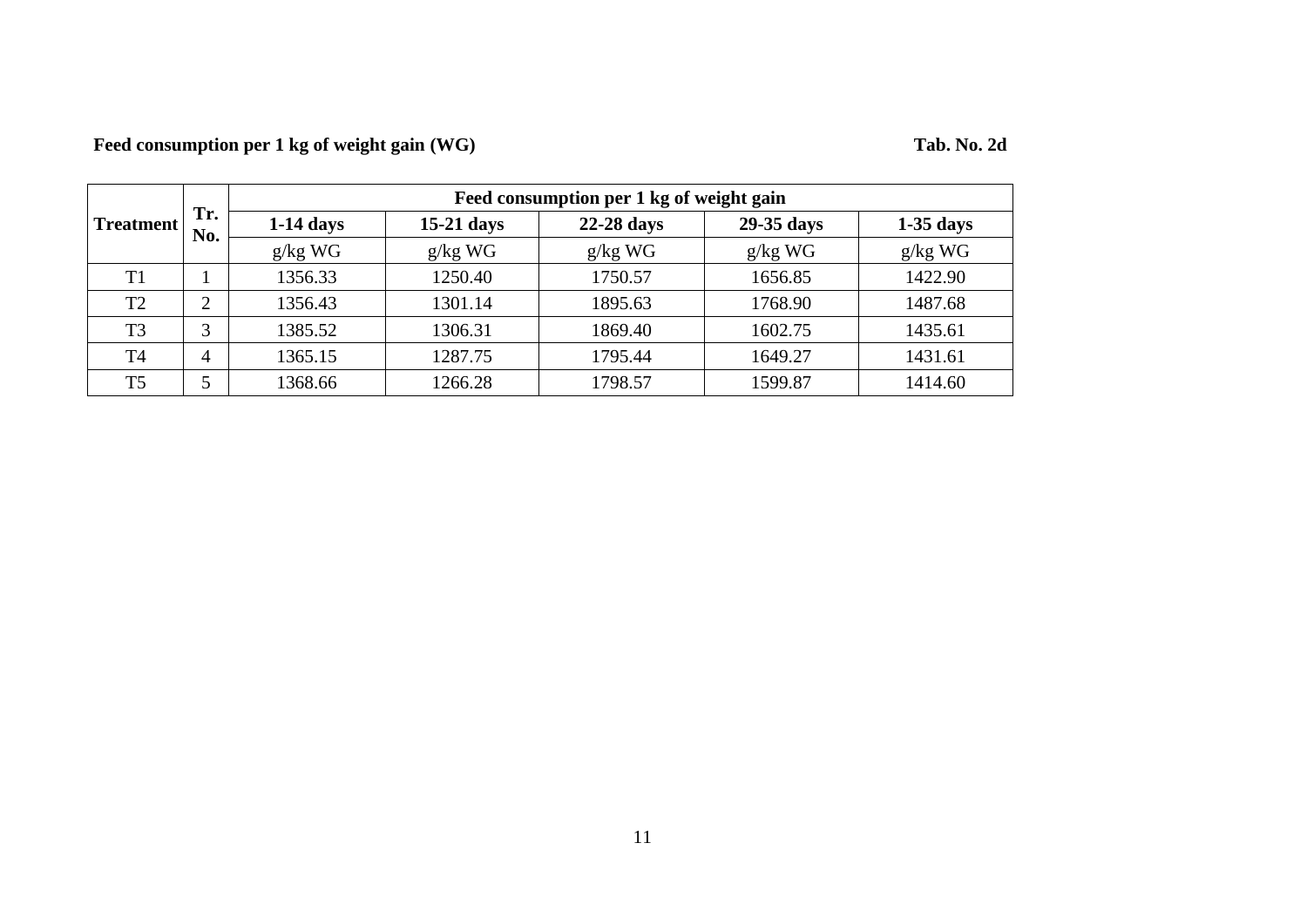## **Feed consumption per phases Tab. No. 2e**

|                  |            | <b>Feed consumption</b> |                               |                               |                                 |              |  |  |  |  |  |  |  |
|------------------|------------|-------------------------|-------------------------------|-------------------------------|---------------------------------|--------------|--|--|--|--|--|--|--|
| <b>Treatment</b> | Tr.<br>No. | Starter (1-14 days)     | Grower $(15-21 \text{ days})$ | Grower $(22-28 \text{ days})$ | Finisher $(29-35 \text{ days})$ | <b>Total</b> |  |  |  |  |  |  |  |
|                  |            | kg                      | kg                            | kg                            | кg                              | kg           |  |  |  |  |  |  |  |
| T1               |            | 77.38                   | 70.88                         | 79.34                         | 97.92                           | 325.52       |  |  |  |  |  |  |  |
| T <sub>2</sub>   |            | 77.82                   | 71.50                         | 79.66                         | 98.88                           | 327.86       |  |  |  |  |  |  |  |
| T <sub>3</sub>   | ⌒          | 79.86                   | 75.72                         | 77.64                         | 101.34                          | 334.56       |  |  |  |  |  |  |  |
| T <sub>4</sub>   | 4          | 79.64                   | 73.38                         | 79.04                         | 100.64                          | 332.70       |  |  |  |  |  |  |  |
| T <sub>5</sub>   |            | 75.36                   | 71.56                         | 78.68                         | 101.04                          | 326.64       |  |  |  |  |  |  |  |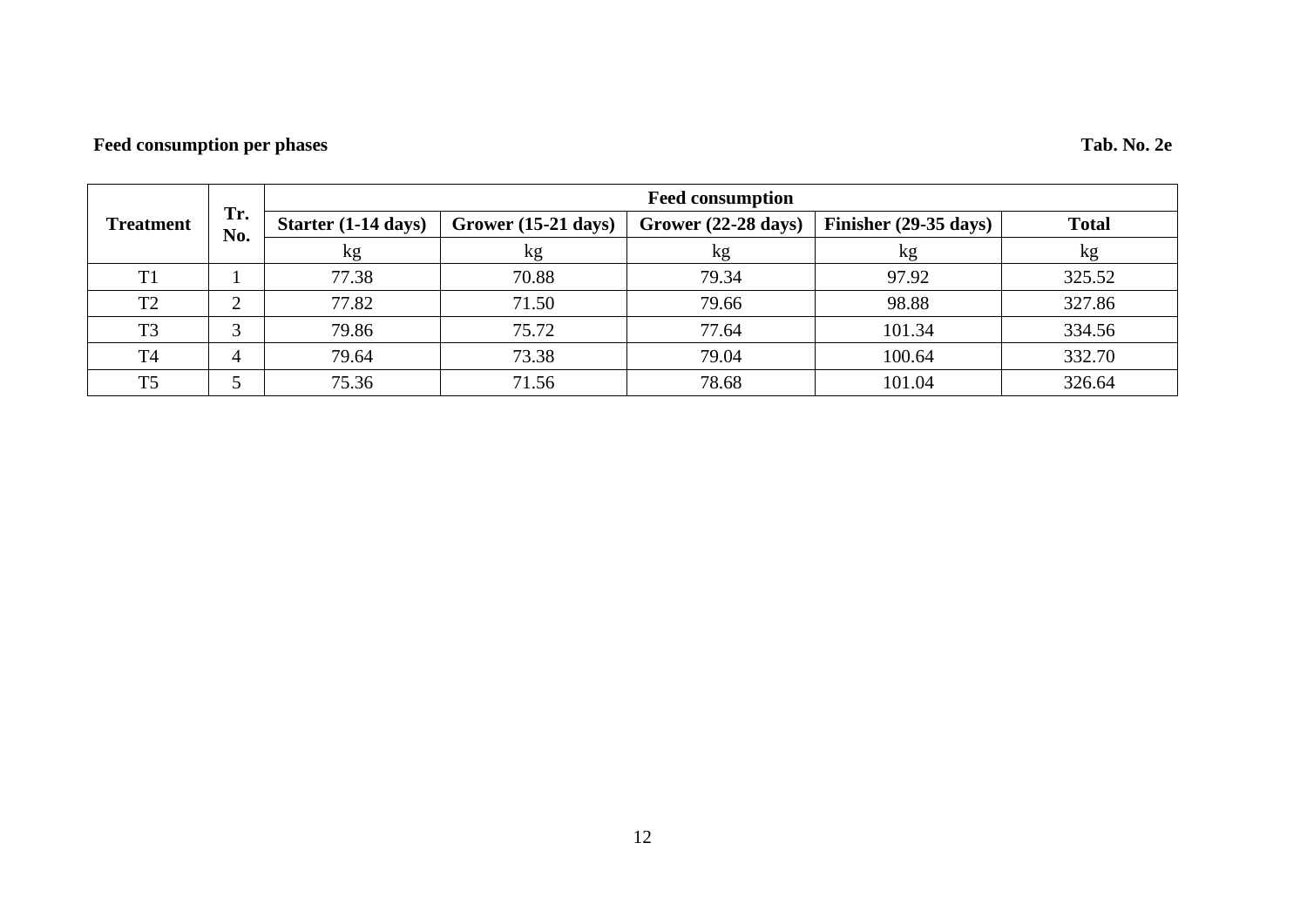### **Mortality Tab. No. 3**

|                |                    | Mortality in the period |            |           |             |       |                |                           |      |               | <b>Mortality according causes</b> |      |  |   |   |   |  |    |              |   |             |           |        |    |           |           |                 |
|----------------|--------------------|-------------------------|------------|-----------|-------------|-------|----------------|---------------------------|------|---------------|-----------------------------------|------|--|---|---|---|--|----|--------------|---|-------------|-----------|--------|----|-----------|-----------|-----------------|
| eatment        | $\mathbf{\hat{z}}$ |                         | Day 1 - 14 |           | Day 15 - 21 |       |                | Day 22 - 28   Day 29 - 35 |      |               | Day 1 - 35                        |      |  |   |   |   |  |    |              |   |             |           |        |    |           |           |                 |
| Ě              | Ě                  | birds                   | g          | birds     | g           | birds | g              | birds                     | g    | birds         | g                                 | %    |  | ◠ | 3 | 4 |  | -6 | $\mathbf{r}$ | 8 | $\mathbf Q$ | 10        | 11     | 12 | 13        | 14        | 15 <sup>1</sup> |
| TT1            |                    |                         | 233        | $\bigcap$ | 1296        |       | $\theta$       |                           |      | 6             | 1529                              | 3.33 |  |   |   |   |  |    |              |   |             | $\bigcap$ |        |    | $\bigcap$ | $\bigcap$ | 96              |
| T <sub>2</sub> | $\bigcap$          |                         | 935        | 4         | 2311        |       | $\overline{0}$ | ◠                         | 3247 | 10            | 6493                              | 5.56 |  |   |   |   |  |    |              |   |             | 6         | $\sim$ |    |           |           | 96              |
| T <sub>3</sub> | $\sim$             | 3                       | 595        |           | 300         |       | $\overline{0}$ |                           |      | 4             | 895                               | 2.22 |  |   |   |   |  |    |              |   |             |           | $\sim$ |    |           |           | 96              |
| <b>T4</b>      | 4                  |                         | 410        |           | 322         |       | $\overline{0}$ |                           | 1721 | $\mathfrak b$ | 2453                              | 3.33 |  |   |   |   |  |    |              |   |             | 4         |        |    |           |           | 96              |
| T <sub>5</sub> |                    |                         | 735        |           |             |       | 280            |                           |      | $\mathfrak b$ | 1015                              | 3.33 |  |   |   |   |  |    |              |   |             |           |        |    |           |           | 96              |

- 
- 
- 
- 
- 
- 
- 2 Bacterial diseases 7 Digestive track diseases 12 Cannibalism
- 3 Moulds diseases 8 Respiratory tract diseases 13 Yolk sac. infam.
- 4 Parasitary diseases 9 Reproduction tract diseases 14 Culling and other causes
	-
- Causes: 1 Viral diseases 6 Wounds 11 Sudden death syndrome
	-
	-
	-
	- 5 Tumors 10 Locomotion apparatus diseases 15 Sampling (excluded of calculation)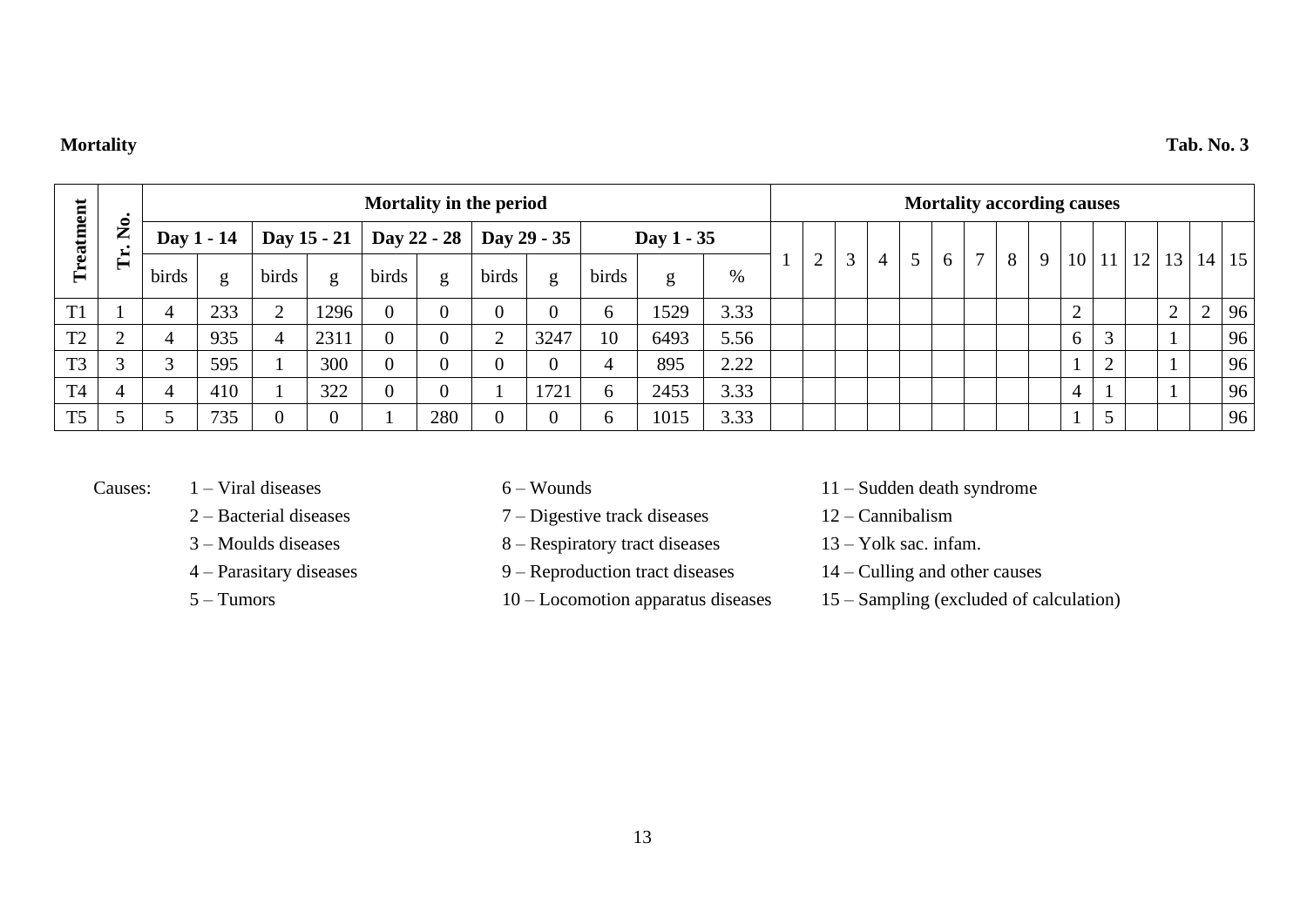## **Statistical analysis - Body weight at 35 days of age**

| Tab. No. 4 |  |
|------------|--|
|------------|--|

|                  |                |                    | <b>Cocks</b>           |         |                             |
|------------------|----------------|--------------------|------------------------|---------|-----------------------------|
| <b>Treatment</b> | Tr.<br>No.     | Number of<br>birds | Average<br>body weight |         | Coefficient<br>of variation |
|                  |                |                    | g/birds                | g/birds | $\%$                        |
| T1               |                | 78                 | 2371.59                | 234.12  | 9.87                        |
| T <sub>2</sub>   | $\overline{2}$ | 74                 | 2323.42                | 203.10  | 8.74                        |
| T <sub>3</sub>   | 3              | 80                 | 2369.85                | 254.12  | 10.72                       |
| T <sub>4</sub>   | 4              | 78                 | 2393.41                | 226.28  | 9.45                        |
| T <sub>5</sub>   | 5              | 78                 | 2427.03                | 238.36  | 9.82                        |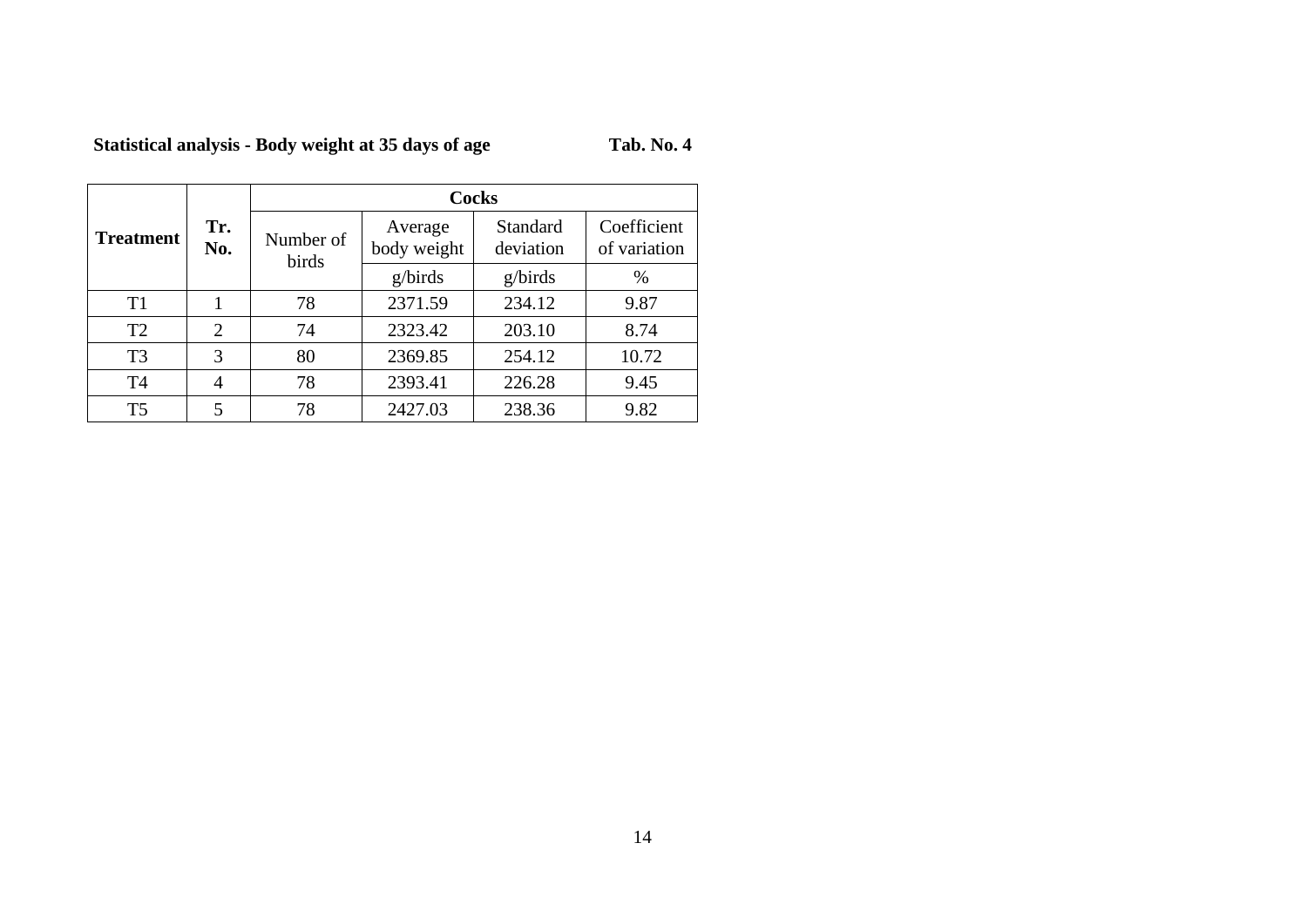### **Statistical analyses of performance results**

Performance results were statistically evaluated using the ANOVA single-factor model (Duncan test, Scheffe test) or nonparametric method Kruskal-Wallis test.

The following symbols are used for levels of significance:

| $p \le 0,001$ | * * * | - differences are very high significant |
|---------------|-------|-----------------------------------------|
| $p \leq 0.01$ | * *   | - differences are high significant      |
| $p \leq 0.05$ | ∗     | - differences are significant           |
| p > 0,05      | Ω     | - differences are not significant       |

| Body weight - day 1 |  |
|---------------------|--|
|                     |  |

**Body weight - day 1 Tab. No. 5a**

| Treatment      |     |     |       | Treat.   No. of   Average   Standard | <b>Kruskal-Wallis test</b> |                                |          |          |          |  |
|----------------|-----|-----|-------|--------------------------------------|----------------------------|--------------------------------|----------|----------|----------|--|
|                | No. | box | (g)   | deviation                            | T1                         | T2                             | T3       | Τ4       | T5       |  |
| T1             |     | 4   | 43.78 | 0.26                                 |                            | O                              | 0        | 0        | $\Omega$ |  |
| T <sub>2</sub> |     | 4   | 43.78 | 0.26                                 | 1.000000                   |                                | O        | $\Omega$ | $\Omega$ |  |
| T <sub>3</sub> |     | 4   | 43.78 | 0.26                                 |                            | 1.000000   1.000000            |          | $\Omega$ | $\Omega$ |  |
| T <sub>4</sub> | 4   | 4   | 43.89 | 0.22                                 |                            | 1.000000   1.000000   1.000000 |          |          | $\Omega$ |  |
| T <sub>5</sub> |     | 4   | 44.00 | 0.00                                 |                            | $1.000000$   1.000000          | 1.000000 | 1.000000 |          |  |

**Body weight - day 3 Tab. No. 5b**

|                  | Treat.<br><b>Birds</b> |     |                            | <b>Average   Standard  </b> | <b>Scheffe test</b> |                                        |          |                                  |    |
|------------------|------------------------|-----|----------------------------|-----------------------------|---------------------|----------------------------------------|----------|----------------------------------|----|
| <b>Treatment</b> | No.                    |     | $\left( \mathbf{g}\right)$ | deviation                   | T1                  | T <sub>2</sub>                         | T3       | T4                               | T5 |
| T1               |                        | 179 | 90.30                      | 7.18                        |                     | $\Omega$                               | $\Omega$ | $\Omega$                         |    |
| T <sub>2</sub>   | 2                      | 179 | 91.76                      | 7.55                        | 0.494645            |                                        | ∗        | $\Omega$                         | ∗  |
| T <sub>3</sub>   | 3                      | 180 | 89.18                      | 7.77                        |                     | $0.731741 \mid 0.031188$               |          | $\Omega$                         |    |
| T <sub>4</sub>   | 4                      | 179 | 90.96                      | 6.41                        |                     | $0.953474 \mid 0.904662 \mid 0.282324$ |          |                                  |    |
| T <sub>5</sub>   |                        | 180 | 89.18                      | 8.38                        | 0.731741            |                                        |          | $0.031188$   1.000000   0.282324 |    |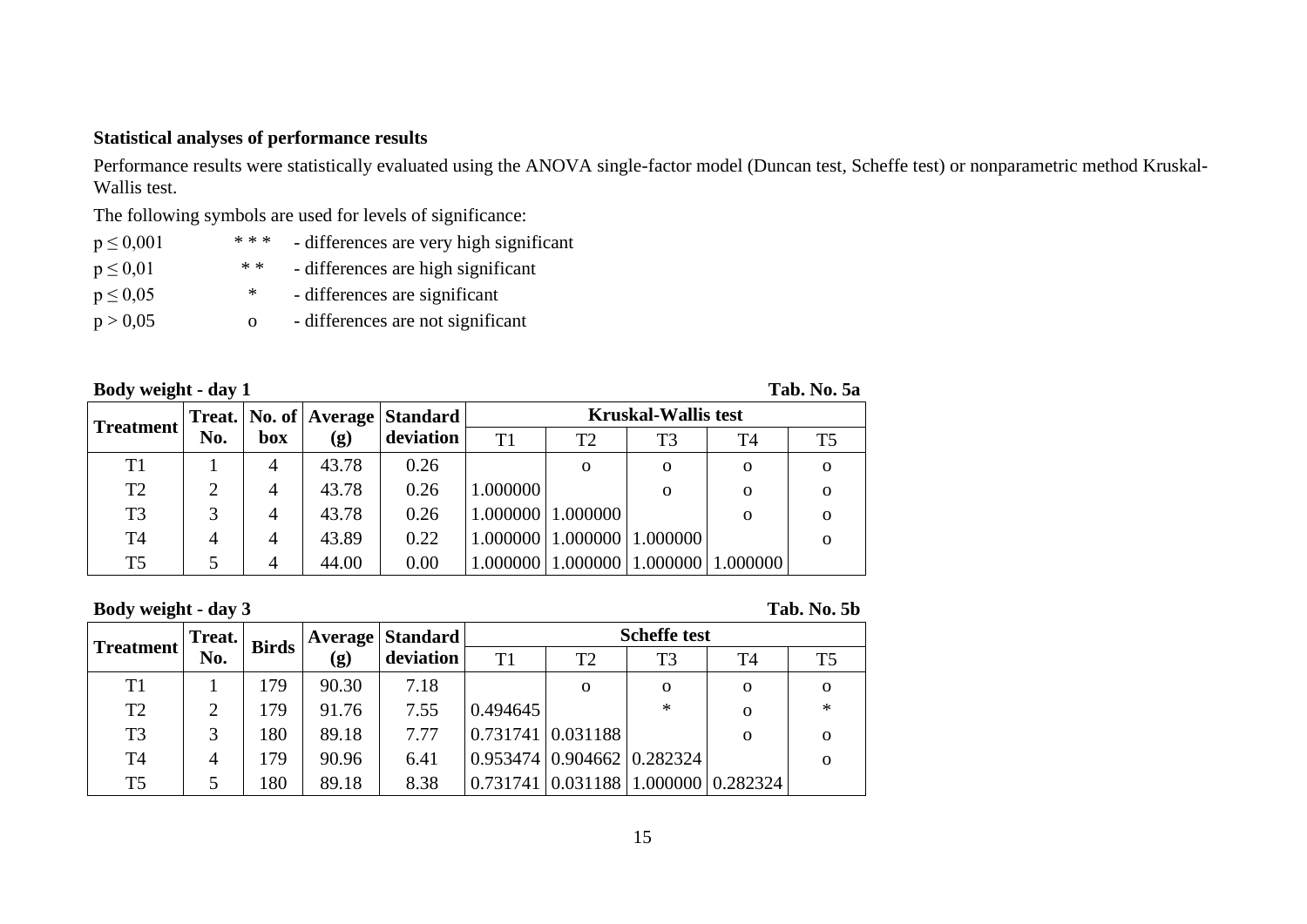| Body weight - day 14 | Tab. No. 5c |
|----------------------|-------------|
|                      |             |

| Tab. No. 5c |  |  |
|-------------|--|--|
|-------------|--|--|

| <b>Treatment</b> | Treat. | <b>Birds</b> |        | Average   Standard | <b>Scheffe test</b> |                              |          |                                            |                |
|------------------|--------|--------------|--------|--------------------|---------------------|------------------------------|----------|--------------------------------------------|----------------|
|                  | No.    |              | (g)    | deviation          | T <sub>1</sub>      | T <sub>2</sub>               | T3       | T4                                         | T <sub>5</sub> |
| T <sub>1</sub>   |        | 128          | 417.27 | 59.30              |                     | $\Omega$                     | $\Omega$ | $\Omega$                                   |                |
| T <sub>2</sub>   | 2      | 128          | 416.02 | 59.58              | 0.999905            |                              | $\Omega$ | 0                                          | Ω              |
| T <sub>3</sub>   | 3      | 129          | 417.81 | 62.55              |                     | $(0.999997)$ $(0.999600)$    |          | 0                                          | Ω              |
| T <sub>4</sub>   | 4      | 128          | 429.01 | 59.89              |                     | (0.655398)0.560115(0.693638) |          |                                            | $\ast$         |
| T <sub>5</sub>   |        | 127          | 404.50 | 59.02              |                     |                              |          | $(0.578576)(0.673045)(0.535095)(0.032370)$ |                |

**Body weight - day 21 Tab. No. 5d**

|                | Treat.         | <b>Birds</b> |                            | <b>Average   Standard</b> | <b>Scheffe test</b>                |                |                |                                           |          |
|----------------|----------------|--------------|----------------------------|---------------------------|------------------------------------|----------------|----------------|-------------------------------------------|----------|
| Treatment      | No.            |              | $\left( \mathbf{g}\right)$ | deviation                 | T1                                 | T <sub>2</sub> | T <sub>3</sub> | T4                                        | T5       |
| T1             |                | 102          | 926.18                     | 102.25                    |                                    | $\Omega$       | $\Omega$       | 0                                         | $\Omega$ |
| T <sub>2</sub> | $\overline{2}$ | 100          | 915.34                     | 89.97                     | 0.969100                           |                | $\Omega$       | 0                                         | $\Omega$ |
| T <sub>3</sub> | 3              | 104          | 934.50                     | 107.78                    | $\left  0.987988 \right  0.788107$ |                |                | O                                         | $\Omega$ |
| T <sub>4</sub> | 4              | 103          | 936.28                     | 90.91                     | 0.975423   0.728834   0.999972     |                |                |                                           | $\Omega$ |
| T <sub>5</sub> | 5.             | 103          | 911.48                     | 126.79                    |                                    |                |                | 0.907476   0.999410   0.642674   0.574790 |          |

**Body weight - day 28 Tab. No. 5e**

| <b>Treatment</b> | Treat. | <b>Birds</b> |                            | Average   Standard | <b>Scheffe test</b> |                                        |          |                                             |          |  |
|------------------|--------|--------------|----------------------------|--------------------|---------------------|----------------------------------------|----------|---------------------------------------------|----------|--|
|                  | No.    |              | $\left( \mathbf{g}\right)$ | deviation          | T1                  | T <sub>2</sub>                         | T3       | Τ4                                          | T5       |  |
| T1               |        | 78           | 1613.90                    | 153.16             |                     | $\Omega$                               | $\Omega$ | $\Omega$                                    | $\Omega$ |  |
| T <sub>2</sub>   | 2      | 76           | 1569.49                    | 131.91             | 0.502784            |                                        | $\Omega$ | O                                           | $\Omega$ |  |
| T <sub>3</sub>   | 3      | 80           | 1579.49                    | 164.99             |                     | $0.724727 \mid 0.996502$               |          | Ω                                           | 0        |  |
| T <sub>4</sub>   | 4      | 79           | 1612.48                    | 145.37             |                     | $0.999998 \mid 0.533075 \mid 0.752955$ |          |                                             | $\Omega$ |  |
| T <sub>5</sub>   |        | 78           | 1617.35                    | 155.07             |                     |                                        |          | $0.999948   0.423190   0.646032   0.999792$ |          |  |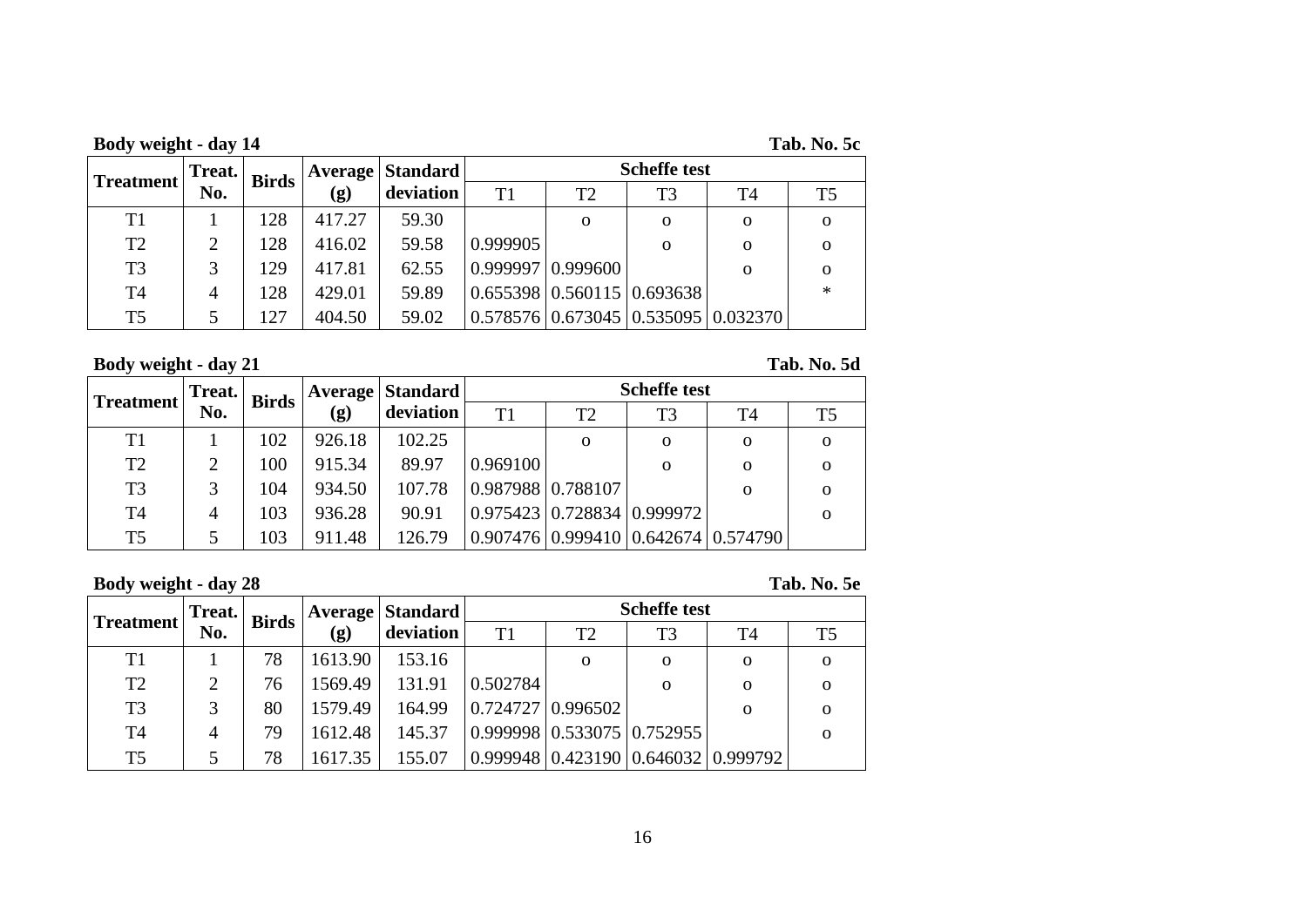|  | Body weight - day 35 |  |  |
|--|----------------------|--|--|
|  |                      |  |  |

**Fab. No. 5f** 

| Treatment      | Treat. | <b>Birds</b> | Average                     | <b>Standard</b> |          |                            |          | <b>Scheffe test</b>                    |                |  |  |  |
|----------------|--------|--------------|-----------------------------|-----------------|----------|----------------------------|----------|----------------------------------------|----------------|--|--|--|
|                | No.    |              | $\left( \mathbf{g} \right)$ | deviation       | T1       | T2                         | T3       | Т4                                     | T <sub>5</sub> |  |  |  |
| T1             |        | 78           | 2371.59                     | 234.12          |          | $\Omega$                   | $\Omega$ | $\Omega$                               | $\Omega$       |  |  |  |
| T <sub>2</sub> | ∍      | 74           | 2323.42                     | 203.10          | 0.802489 |                            | O        | $\Omega$                               |                |  |  |  |
| T <sub>3</sub> |        | 80           | 2369.85                     | 254.12          |          | 0.999999   0.819900        |          | $\Omega$                               |                |  |  |  |
| T <sub>4</sub> | 4      | 78           | 2393.41                     | 226.28          |          | 0.986717 0.486505 0.981864 |          |                                        |                |  |  |  |
| T <sub>5</sub> |        | 78           | 2427.03                     | 238.36          | 0.694969 |                            |          | $0.111454 \mid 0.663849 \mid 0.935938$ |                |  |  |  |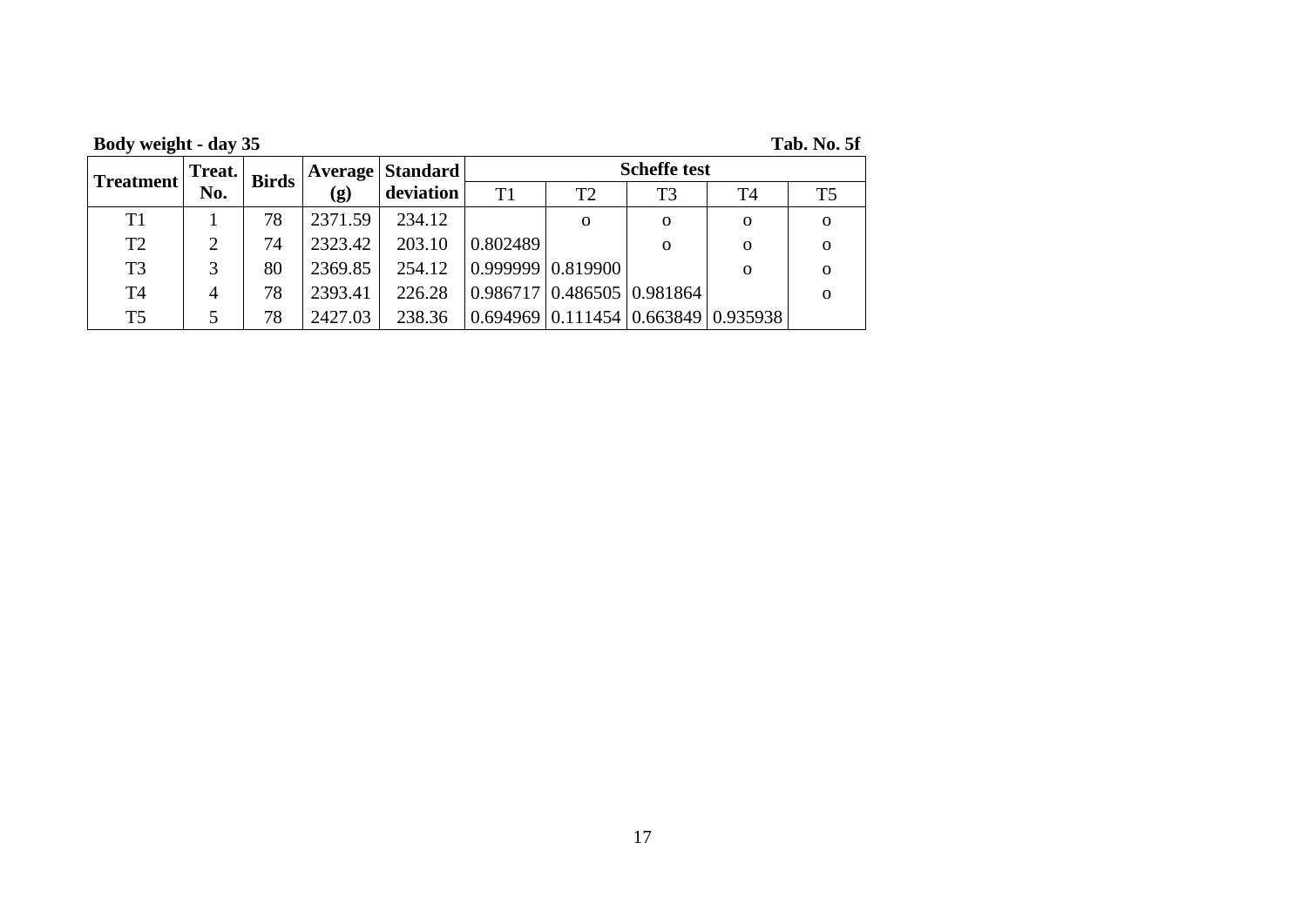### **Statistical analyses of performance results**

Performance results were statistically evaluated using the ANOVA single-factor model (Duncan test, Scheffe test) or nonparametric method Kruskal-Wallis test.

The following symbols are used for levels of significance:

| $p \le 0,001$ | * * * | - differences are very high significant |
|---------------|-------|-----------------------------------------|
| $p \leq 0.01$ | * *   | - differences are high significant      |
| $p \leq 0.05$ | ∗     | - differences are significant           |
| p > 0,05      | O     | - differences are not significant       |

### **Average weight gain (day 3-14) Tab. No. 6a**

| <b>Treatment</b> | Treat. | <b>Birds</b> | <b>Average</b>             | <b>Standard</b> |                          |                                        |                | <b>Scheffe test</b>                         |                |  |  |  |
|------------------|--------|--------------|----------------------------|-----------------|--------------------------|----------------------------------------|----------------|---------------------------------------------|----------------|--|--|--|
|                  | No.    |              | $\left( \mathbf{g}\right)$ | deviation       | T1                       | T2                                     | T <sub>3</sub> | Τ4                                          | T <sub>5</sub> |  |  |  |
| T1               |        | 128          | 327.34                     | 57.90           |                          | $\Omega$                               | $\Omega$       | $\Omega$                                    | $\Omega$       |  |  |  |
| T <sub>2</sub>   | 2      | 128          | 324.24                     | 58.12           | 0.996123                 |                                        | 0              | $\Omega$                                    | $\Omega$       |  |  |  |
| T <sub>3</sub>   | 3      | 129          | 329.04                     | 60.27           | $0.999626 \mid 0.979259$ |                                        |                | $\Omega$                                    | $\Omega$       |  |  |  |
| T <sub>4</sub>   | 4      | 128          | 337.77                     | 57.71           |                          | $0.724783 \mid 0.484137 \mid 0.835752$ |                |                                             |                |  |  |  |
| T <sub>5</sub>   |        | 127          | 315.62                     | 56.59           |                          |                                        |                | $0.629153   0.843816   0.492536   0.056380$ |                |  |  |  |

**Average weight gain (day 15-21) Tab. No. 6b**

| <b>Treatment</b> | Treat. | <b>Birds</b> | Average | <b>Standard</b> |                |                          | <b>Scheffe test</b>  |          |          |  |  |  |
|------------------|--------|--------------|---------|-----------------|----------------|--------------------------|----------------------|----------|----------|--|--|--|
|                  | No.    |              | (g)     | deviation       | T <sub>1</sub> | T <sub>2</sub>           | T <sub>3</sub><br>T4 |          | T5       |  |  |  |
| T1               |        | 102          | 517.96  | 52.54           |                | $\Omega$                 | $\Omega$             | $\Omega$ | O        |  |  |  |
| T <sub>2</sub>   | 2      | 100          | 506.72  | 56.40           | 0.812571       |                          | $\Omega$             | $\Omega$ | O        |  |  |  |
| T <sub>3</sub>   | 3      | 104          | 522.94  | 62.15           |                | $0.988715 \mid 0.506647$ |                      | O        | O        |  |  |  |
| T <sub>4</sub>   | 4      | 103          | 517.85  | 53.39           | 1.000000       | 0.816551   0.987661      |                      |          | $\Omega$ |  |  |  |
| T <sub>5</sub>   |        | 103          | 515.11  | 86.73           | 0.998707       | 0.926873 0.940201        |                      | 0.998876 |          |  |  |  |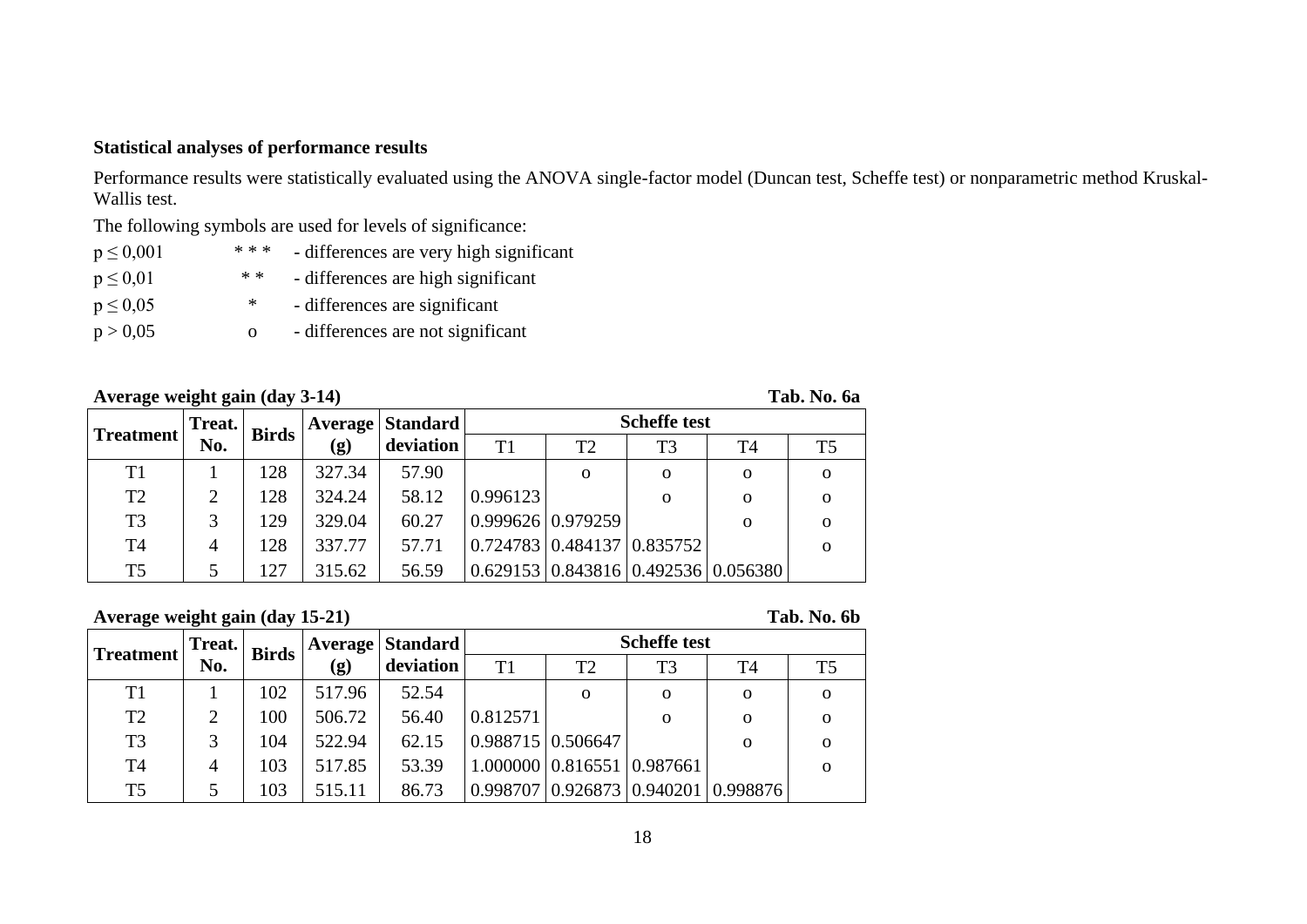**Average weight gain (day 22-28) Tab. No. 6c**

|  | Гаb. No. 6c |  |
|--|-------------|--|
|--|-------------|--|

| <b>Treatment</b> | Treat. | <b>Birds</b> |                            | <b>Average   Standard  </b> |          | <b>Scheffe test</b>                         |                |                                |          |  |
|------------------|--------|--------------|----------------------------|-----------------------------|----------|---------------------------------------------|----------------|--------------------------------|----------|--|
|                  | No.    |              | $\left( \mathbf{g}\right)$ | deviation                   | T1       | T2                                          | T <sub>3</sub> | T4                             | T5       |  |
| T1               |        | 78           | 684.71                     | 67.46                       |          | O                                           | $\ast$         | $\Omega$                       | $\Omega$ |  |
| T <sub>2</sub>   |        | 76           | 656.42                     | 75.77                       | 0.224938 |                                             | 0              | 0                              | 0        |  |
| T <sub>3</sub>   |        | 80           | 646.23                     | 74.12                       |          | $0.030112 \mid 0.944869$                    |                | 0                              | $**$     |  |
| T <sub>4</sub>   | 4      | 79           | 679.11                     | 75.58                       |          | $0.993994 \mid 0.450425 \mid 0.095394 \mid$ |                |                                |          |  |
| T <sub>5</sub>   |        | 78           | 690.19                     | 74.28                       | 0.994481 |                                             |                | 0.089311   0.007572   0.925578 |          |  |

**Average weight gain (day 29-35) Tab. No. 6d**

|                | Treat.<br><b>Birds</b> |    | <b>Average</b>             | <b>Standard</b> |          | <b>Kruskal-Wallis test</b>             |             |          |          |  |  |  |
|----------------|------------------------|----|----------------------------|-----------------|----------|----------------------------------------|-------------|----------|----------|--|--|--|
| Treatment      | No.                    |    | $\left( \mathbf{g}\right)$ | deviation       | T1       | T <sub>2</sub><br>T <sub>3</sub><br>T4 |             | T5       |          |  |  |  |
| T1             |                        | 78 | 757.69                     | 138.49          |          | $\Omega$                               | $\Omega$    | $\Omega$ | $\Omega$ |  |  |  |
| T <sub>2</sub> | C                      | 74 | 754.41                     | 114.22          | 1.000000 |                                        | $\mathbf 0$ | $\Omega$ | $**$     |  |  |  |
| T <sub>3</sub> | 3                      | 80 | 790.36                     | 126.23          |          | $0.994038 \mid 0.117914 \mid$          |             | $\Omega$ | O        |  |  |  |
| T <sub>4</sub> | 4                      | 78 | 786.51                     | 131.02          |          | 1.000000 0.192384 1.000000             |             |          | $\Omega$ |  |  |  |
| T <sub>5</sub> |                        | 78 | 809.68                     | 109.68          | 0.069718 | 0.003438                               | 1.000000    | 1.000000 |          |  |  |  |

### **Average weight gain (day 3-35) Tab. No. 6e**

| <b>Treatment</b> | Treat. | <b>Birds</b> |                            | Average   Standard |                            | <b>Scheffe test</b>                                  |          |                |          |  |  |  |
|------------------|--------|--------------|----------------------------|--------------------|----------------------------|------------------------------------------------------|----------|----------------|----------|--|--|--|
|                  | No.    |              | $\left( \mathbf{g}\right)$ | deviation          | T1<br>T2<br>T <sub>3</sub> |                                                      | T4       | T <sub>5</sub> |          |  |  |  |
| T <sub>1</sub>   |        | 78           | 2281.36                    | 234.68             |                            | $\Omega$                                             | $\Omega$ | $\Omega$       | $\Omega$ |  |  |  |
| T <sub>2</sub>   | 2      | 74           | 2232.42                    | 201.38             | 0.788919                   |                                                      | $\Omega$ | 0              | $\Omega$ |  |  |  |
| T <sub>3</sub>   | 3      | 80           | 2281.81                    | 251.97             |                            | 1.000000 0.779231                                    |          | $\Omega$       | $\Omega$ |  |  |  |
| T <sub>4</sub>   | 4      | 78           | 2302.96                    | 225.23             |                            | 0.986888 0.471205 0.987607                           |          |                | $\Omega$ |  |  |  |
| T <sub>5</sub>   |        | 78           | 2338.41                    | 235.14             |                            | $0.665455 \mid 0.093240 \mid 0.666909 \mid 0.921341$ |          |                |          |  |  |  |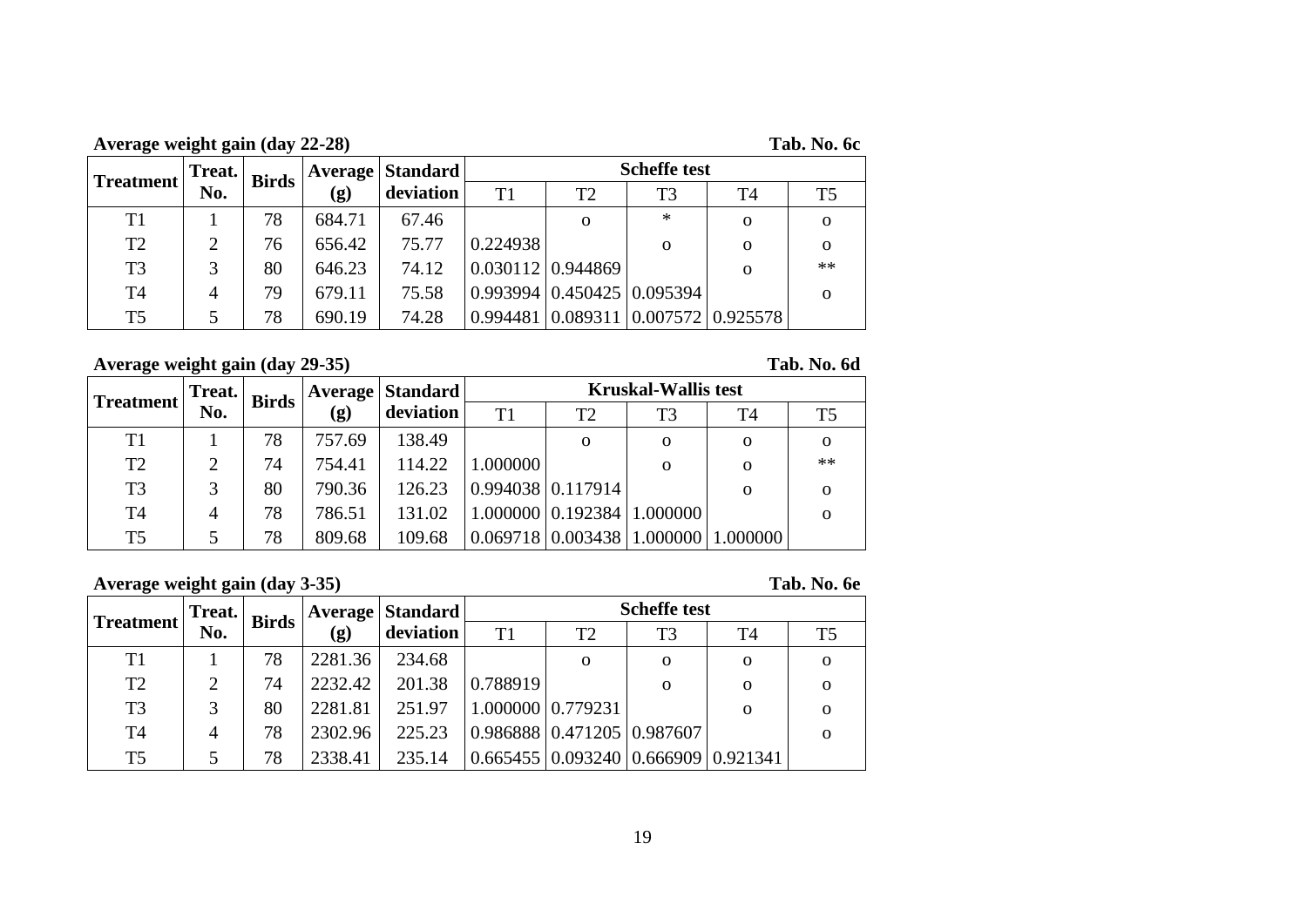| <b>FCR 14</b>  |     |     |                                            |           |          |                                                |                    |          | Tab. No. 7a    |
|----------------|-----|-----|--------------------------------------------|-----------|----------|------------------------------------------------|--------------------|----------|----------------|
| Treatment      |     |     | Treat.   No. of   Average (g/kg   Standard |           |          |                                                | <b>Duncan</b> test |          |                |
|                | No. | box | live weight)                               | deviation | T1       | T <sub>2</sub>                                 | T <sub>3</sub>     | T4       | T <sub>5</sub> |
| T1             |     | 4   | 1191.56                                    | 16.80     |          | $\Omega$                                       | $\Omega$           | 0        | $\mathbf{o}$   |
| T2             | 2   | 4   | 1192.67                                    | 51.31     | 0.966715 |                                                | $\Omega$           | $\Omega$ | $\Omega$       |
| T <sub>3</sub> | 3   | 4   | 1219.01                                    | 9.15      |          | $0.354579$ 0.366218                            |                    | $\Omega$ | $\Omega$       |
| T <sub>4</sub> | 4   | 4   | 1202.16                                    | 7.98      |          | $\vert 0.713330 \vert 0.735018 \vert 0.527627$ |                    |          | $\Omega$       |
| T <sub>5</sub> |     | 4   | 1199.40                                    | 61.00     |          | 0.779675   0.799551   0.486838   0.917172      |                    |          |                |

| <b>FCR 21</b>    |                             |     |              |                                                                  |          |                                                                     |                |                | Tab. No. 7b |  |  |
|------------------|-----------------------------|-----|--------------|------------------------------------------------------------------|----------|---------------------------------------------------------------------|----------------|----------------|-------------|--|--|
| <b>Treatment</b> |                             |     |              | <b>Duncan test</b><br>Treat.   No. of   Average (g/kg   Standard |          |                                                                     |                |                |             |  |  |
|                  | No.                         | box | live weight) | deviation                                                        | T1       | T2                                                                  | T <sub>3</sub> | T <sub>4</sub> | T5          |  |  |
| T1               |                             | 4   | 1218.95      | 22.62                                                            |          | $\mathbf{O}$                                                        | $\ast$         | $\Omega$       | $\Omega$    |  |  |
| T <sub>2</sub>   | $\mathcal{D}_{\mathcal{L}}$ | 4   | 1242.82      | 38.93                                                            | 0.222529 |                                                                     | $\Omega$       | $\Omega$       | $\Omega$    |  |  |
| T <sub>3</sub>   | 3                           | 4   | 1259.97      | 11.91                                                            |          | $0.047527 \mid 0.337449$                                            |                | $\mathbf{O}$   | $\Omega$    |  |  |
| T <sub>4</sub>   | 4                           | 4   | 1241.84      | 14.47                                                            |          | $0.228427 \mid 0.955658 \mid 0.336304 \mid$                         |                |                | $\Omega$    |  |  |
| T <sub>5</sub>   |                             | 4   | 1230.43      | 24.79                                                            |          | $\vert 0.517367 \vert 0.507799 \vert 0.135528 \vert 0.519477 \vert$ |                |                |             |  |  |

| <b>FCR 28</b>    |        |     |                                   |           |          |                                           |                            |                | <b>Tab. No. 7c</b> |
|------------------|--------|-----|-----------------------------------|-----------|----------|-------------------------------------------|----------------------------|----------------|--------------------|
| <b>Treatment</b> | Treat. |     | No. of   Average (g/kg   Standard |           |          |                                           | <b>Kruskal-Wallis test</b> |                |                    |
|                  | No.    | box | live weight)                      | deviation | T1       | T2                                        | T <sub>3</sub>             | T <sub>4</sub> | T <sub>5</sub>     |
| T1               |        | 4   | 1281.90                           | 19.87     |          | $\Omega$                                  | $\Omega$                   | $\Omega$       | $\Omega$           |
| T <sub>2</sub>   |        | 4   | 1330.28                           | 49.92     | 0.639391 |                                           | $\Omega$                   | $\Omega$       | $\Omega$           |
| T <sub>3</sub>   |        | 4   | 1312.80                           | 15.83     | 0.558293 | 1.000000                                  |                            | $\Omega$       | $\Omega$           |
| T <sub>4</sub>   | 4      | 4   | 1294.61                           | 21.73     | 1.000000 | 1.000000                                  | 1.000000                   |                | $\Omega$           |
| T <sub>5</sub>   |        | 4   | 1285.00                           | 24.95     |          | 1.000000   1.000000   0.942643   1.000000 |                            |                |                    |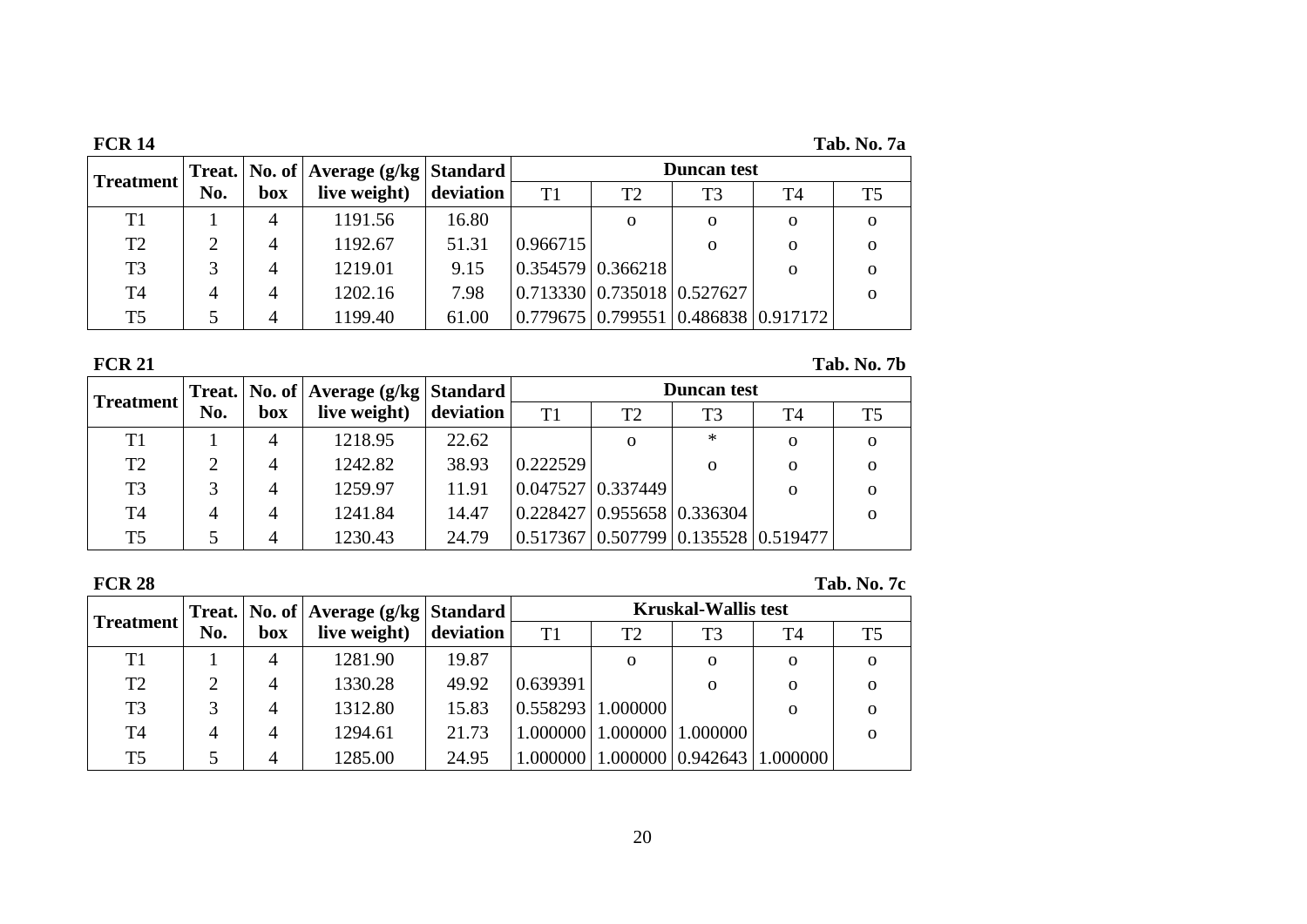| <b>FCR 35</b>    |                |                |                                            |           |          |                                        |                |          | Tab. No. 7d    |  |
|------------------|----------------|----------------|--------------------------------------------|-----------|----------|----------------------------------------|----------------|----------|----------------|--|
|                  |                |                | Treat.   No. of   Average (g/kg   Standard |           |          | <b>Duncan</b> test                     |                |          |                |  |
| <b>Treatment</b> | No.            | box            | live weight)                               | deviation | T1       | T2                                     | T <sub>3</sub> | T4       | T <sub>5</sub> |  |
| T1               |                | 4              | 1376.12                                    | 32.69     |          | $\ast$                                 | $\Omega$       | $\Omega$ | $\Omega$       |  |
| T <sub>2</sub>   | າ              | 4              | 1438.57                                    | 55.30     | 0.024837 |                                        | $\Omega$       | $\ast$   | $\ast$         |  |
| T <sub>3</sub>   |                | 4              | 1389.72                                    | 21.51     |          | $0.588545 \mid 0.053474 \mid$          |                | $\Omega$ | $\Omega$       |  |
| T <sub>4</sub>   | $\overline{4}$ | 4              | 1384.66                                    | 20.11     |          | $0.719105 \mid 0.043214 \mid 0.831002$ |                |          | $\Omega$       |  |
| T <sub>5</sub>   |                | $\overline{4}$ | 1367.92                                    | 20.80     | 0.729877 | 0.014161   0.402218   0.506571         |                |          |                |  |

**FCR weight gain - day 1-14 Tab. No. 8a**

|                  |     |     | Treat.   No. of   Average (g/kg   Standard |           | <b>Kruskal-Wallis test</b> |                                 |                |          |          |  |
|------------------|-----|-----|--------------------------------------------|-----------|----------------------------|---------------------------------|----------------|----------|----------|--|
| <b>Treatment</b> | No. | box | live weight)                               | deviation | T1                         | T2                              | T <sub>3</sub> | T4       | T5       |  |
| T1               |     | 4   | 1356.15                                    | 17.15     |                            | 0                               | $\Omega$       | 0        |          |  |
| T <sub>2</sub>   |     | 4   | 1356.61                                    | 59.64     | 1.000000                   |                                 | $\Omega$       | 0        | $\Omega$ |  |
| T <sub>3</sub>   |     | 4   | 1385.95                                    | 15.38     |                            | $\vert 0.942643 \vert 1.000000$ |                | $\Omega$ | $\Omega$ |  |
| T <sub>4</sub>   | 4   | 4   | 1365.05                                    | 4.54      |                            | 1.000000   1.000000             | 1.000000       |          | $\Omega$ |  |
| T <sub>5</sub>   |     | 4   | 1373.13                                    | 83.16     |                            | 1.000000   1.000000             | 1.000000       | 1.000000 |          |  |

## **FCR weight gain - day 15-21 Tab. No. 8b**

| <b>Treatment</b> |     |     | Treat.   No. of   Average (g/kg   Standard |           | <b>Kruskal-Wallis test</b> |                                |                |                |          |  |
|------------------|-----|-----|--------------------------------------------|-----------|----------------------------|--------------------------------|----------------|----------------|----------|--|
|                  | No. | box | live weight)                               | deviation | T <sub>1</sub>             | T <sub>2</sub>                 | T <sub>3</sub> | T <sub>4</sub> | T5       |  |
| T1               |     | 4   | 1250.69                                    | 44.40     |                            | $\Omega$                       | O              | $\mathbf 0$    | $\Omega$ |  |
| T2               | ∍   | 4   | 1306.90                                    | 100.66    | 1.000000                   |                                | O              | $\Omega$       | $\Omega$ |  |
| T <sub>3</sub>   |     | 4   | 1306.48                                    | 31.50     |                            | 1.000000   1.000000            |                | $\Omega$       | $\Omega$ |  |
| T <sub>4</sub>   | 4   | 4   | 1287.96                                    | 27.49     |                            | 1.000000   1.000000   1.000000 |                |                | $\Omega$ |  |
| T <sub>5</sub>   |     | 4   | 1265.51                                    | 24.19     | 1.000000                   | 1.000000                       | 1.000000       | 1.000000       |          |  |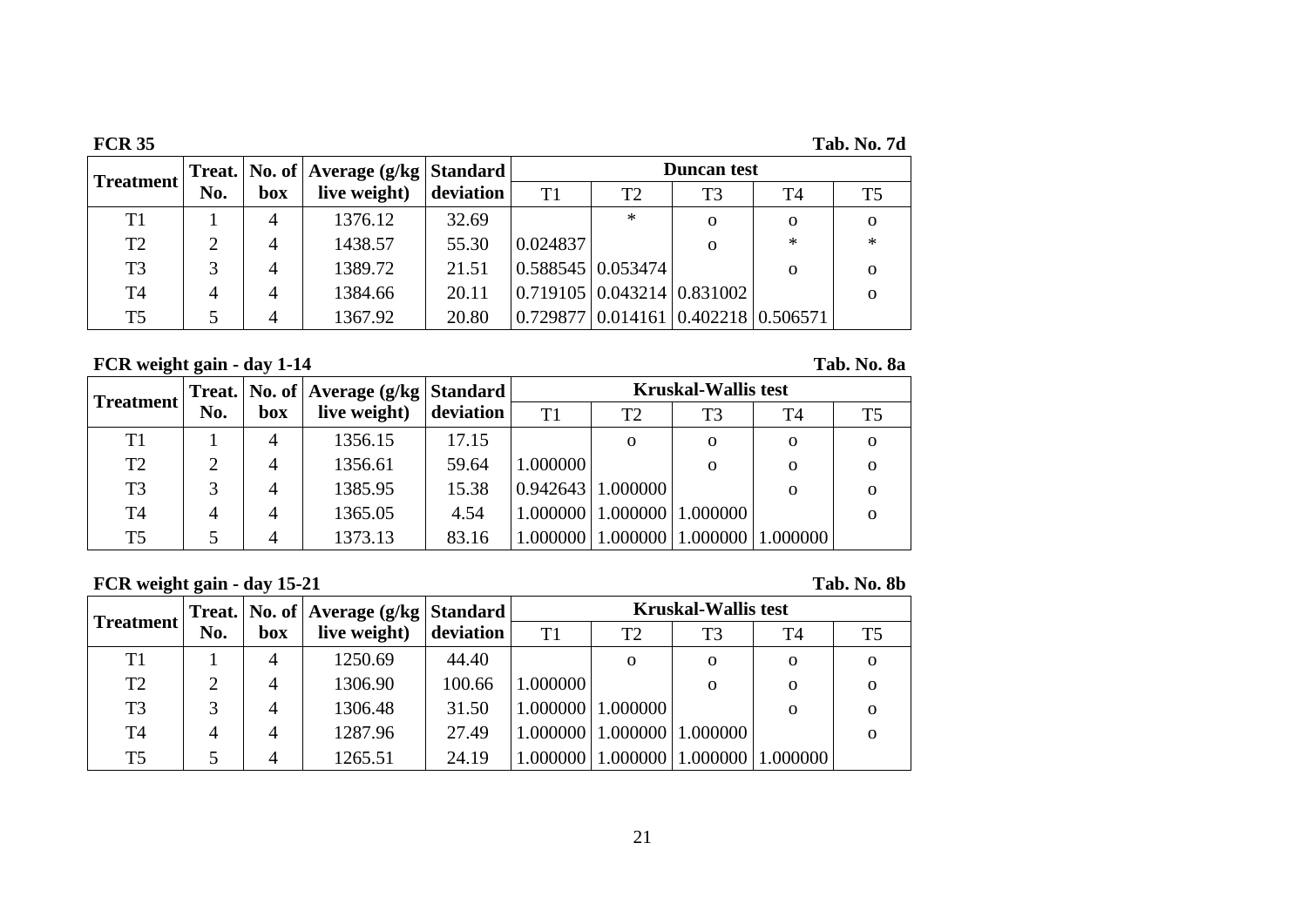**FCR weight gain - day 22-28 Tab. No. 8c**

| <b>Treatment</b> |     |     | Treat.   No. of   Average (g/kg   Standard |        | <b>Duncan</b> test                                         |    |                                      |              |    |  |
|------------------|-----|-----|--------------------------------------------|--------|------------------------------------------------------------|----|--------------------------------------|--------------|----|--|
|                  | No. | box | live weight) $\vert$ deviation             |        | T1                                                         | T2 | T3                                   | T4           | T5 |  |
| T1               |     | 4   | 1754.07                                    | 154.48 |                                                            | 0  | 0                                    | $\mathbf{O}$ |    |  |
| T <sub>2</sub>   | ∍   | 4   | 1903.79                                    | 134.84 | 0.189116                                                   |    | $\Omega$                             | $\Omega$     |    |  |
| T <sub>3</sub>   |     | 4   | 1868.10                                    | 112.53 | $\vert 0.303731 \vert 0.722775 \vert$                      |    |                                      | $\Omega$     |    |  |
| T <sub>4</sub>   | 4   | 4   | 1798.02                                    | 130.74 | $\left  0.679375 \right  0.325659 \left  0.488641 \right $ |    |                                      |              |    |  |
| T <sub>5</sub>   |     |     | 1796.22                                    | 159.91 |                                                            |    | (0.675477(0.331091(0.500834(0.985751 |              |    |  |

**FCR weight gain - day 29-35 Tab. No. 8d**

|                |     |     | Treat.   No. of   Average (g/kg   Standard |           | <b>Duncan</b> test                    |                                                      |                |                                           |                |  |  |
|----------------|-----|-----|--------------------------------------------|-----------|---------------------------------------|------------------------------------------------------|----------------|-------------------------------------------|----------------|--|--|
| Treatment      | No. | box | live weight)                               | deviation | T1                                    | T2                                                   | T <sub>3</sub> | T4                                        | T <sub>5</sub> |  |  |
| T <sub>1</sub> |     | 4   | 1672.66                                    | 146.44    |                                       | $\Omega$                                             | $\Omega$       | 0                                         | $\Omega$       |  |  |
| T <sub>2</sub> |     | 4   | 1776.68                                    | 122.25    | 0.171538                              |                                                      | $\Omega$       | O                                         | $\ast$         |  |  |
| T <sub>3</sub> |     | 4   | 1611.13                                    | 89.94     | $\vert 0.433424 \vert 0.051123 \vert$ |                                                      |                | $\Omega$                                  | $\Omega$       |  |  |
| T <sub>4</sub> | 4   | 4   | 1654.01                                    | 73.97     |                                       | $\vert 0.800339 \vert 0.128091 \vert 0.562736 \vert$ |                |                                           | Ω              |  |  |
| T <sub>5</sub> |     | 4   | 1598.09                                    | 49.84     |                                       |                                                      |                | 0.357797   0.040167   0.859592   0.475823 |                |  |  |

## **FCR weight gain - day 1-35 Tab. No. 8e**

| <b>Treatment</b> |     |     | Treat.   No. of   Average (g/kg   Standard |           | <b>Duncan test</b> |                                                     |                |                                            |    |  |
|------------------|-----|-----|--------------------------------------------|-----------|--------------------|-----------------------------------------------------|----------------|--------------------------------------------|----|--|
|                  | No. | box | live weight)                               | deviation | T <sub>1</sub>     | T <sub>2</sub>                                      | T <sub>3</sub> | <b>T4</b>                                  | T5 |  |
| T1               |     |     | 1423.56                                    | 34.93     |                    | $\ast$                                              | $\Omega$       | $\Omega$                                   |    |  |
| T <sub>2</sub>   | ↑   | 4   | 1490.25                                    | 60.14     | 0.027560           |                                                     | $\Omega$       | $\ast$                                     | *  |  |
| T <sub>3</sub>   | 3   |     | 1436.94                                    | 25.70     |                    | $\vert 0.625402 \vert 0.053299 \vert$               |                | $\Omega$                                   |    |  |
| T <sub>4</sub>   | 4   | 4   | 1431.75                                    | 21.22     |                    | $\left  0.751839 \right  0.044113 \right  0.840908$ |                |                                            |    |  |
| T <sub>5</sub>   |     |     | 1415.01                                    | 22.48     |                    |                                                     |                | $(0.741210)(0.016186)(0.439035)(0.542162)$ |    |  |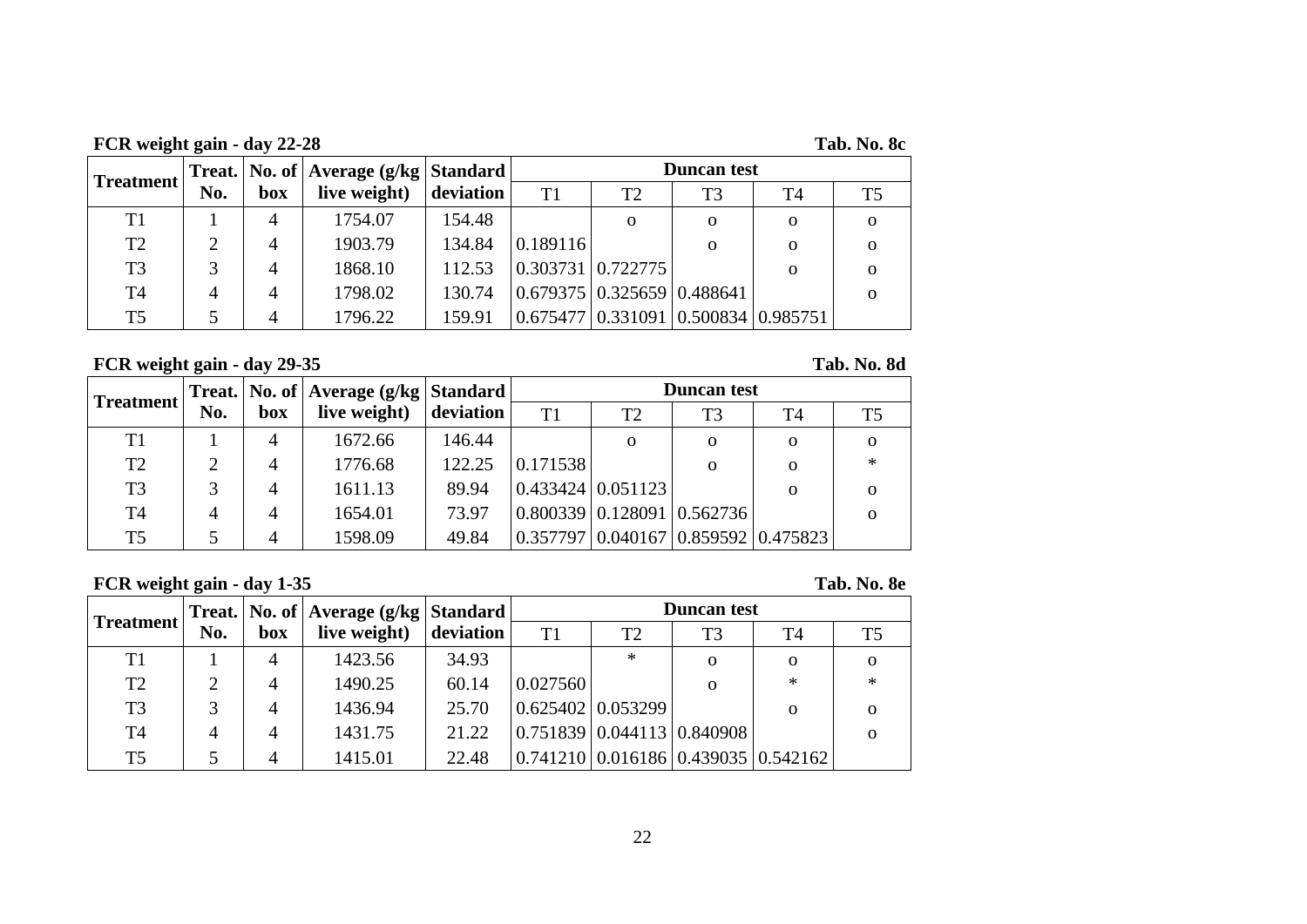## **Body weight (BW) per box Tab. No. 9a**

|                |                |                  |              | Day 1                     |              | Day 3                     |              | Day 14                    |              | Day 21                    |              | Day 28                    |              | Day 35                    |
|----------------|----------------|------------------|--------------|---------------------------|--------------|---------------------------|--------------|---------------------------|--------------|---------------------------|--------------|---------------------------|--------------|---------------------------|
| Treatment      | Tr. No.        | Box No.          | <b>Birds</b> | Average<br>body<br>weight | <b>Birds</b> | Average<br>body<br>weight | <b>Birds</b> | Average<br>body<br>weight | <b>Birds</b> | Average<br>body<br>weight | <b>Birds</b> | Average<br>body<br>weight | <b>Birds</b> | Average<br>body<br>weight |
|                |                |                  |              | g                         |              | g                         |              | g                         |              | g                         |              | g                         |              | g                         |
|                |                | $\mathbf{1}$     | 45           | 43.56                     | 45           | 86.29                     | 31           | 421.71                    | 25           | 907.24                    | 19           | 1591.95                   | 19           | 2476.84                   |
| T <sub>1</sub> | $\mathbf{1}$   | 6                | 45           | 44.00                     | 44           | 88.95                     | 32           | 422.97                    | 26           | 927.81                    | 20           | 1631.25                   | 20           | 2417.25                   |
|                |                | 12               | 45           | 43.56                     | 45           | 93.82                     | 33           | 413.94                    | 26           | 930.15                    | 20           | 1619.05                   | 20           | 2210.45                   |
|                |                | 16               | 45           | 44.00                     | 45           | 92.11                     | 32           | 410.72                    | 25           | 939.28                    | 19           | 1612.16                   | 19           | 2387.89                   |
|                |                | $\overline{2}$   | 45           | 43.56                     | 45           | 91.00                     | 31           | 425.29                    | 24           | 906.46                    | 18           | 1554.00                   | 18           | 2267.61                   |
| T <sub>2</sub> | $\overline{2}$ | $\boldsymbol{7}$ | 45           | 44.00                     | 44           | 90.43                     | 32           | 426.50                    | 23           | 937.39                    | 17           | 1580.35                   | 16           | 2388.88                   |
|                |                | 11               | 45           | 43.56                     | 45           | 91.07                     | 32           | 422.38                    | 26           | 909.23                    | 20           | 1586.90                   | 19           | 2307.47                   |
|                |                | 17               | 45           | 44.00                     | 45           | 94.51                     | 33           | 391.00                    | 27           | 910.33                    | 21           | 1557.38                   | 21           | 2335.81                   |
|                | 3              | 3                | 45           | 43.56                     | 45           | 88.33                     | 33           | 437.79                    | 27           | 957.26                    | 21           | 1592.48                   | 21           | 2471.14                   |
| T <sub>3</sub> |                | 8                | 45           | 44.00                     | 45           | 92.09                     | 32           | 429.38                    | 25           | 933.40                    | 19           | 1578.84                   | 19           | 2346.84                   |
|                |                | 14               | 45           | 44.00                     | 45           | 92.27                     | 31           | 394.26                    | 25           | 910.84                    | 19           | 1540.53                   | 19           | 2245.05                   |
|                |                | 19               | 45           | 43.56                     | 45           | 84.02                     | 33           | 408.76                    | 27           | 934.67                    | 21           | 1602.33                   | 21           | 2402.29                   |
|                |                | $\overline{4}$   | 45           | 44.00                     | 45           | 90.56                     | 32           | 432.13                    | 26           | 920.46                    | 20           | 1588.15                   | 20           | 2402.85                   |
| <b>T4</b>      | $\overline{4}$ | 10               | 45           | 44.00                     | 45           | 91.24                     | 32           | 449.41                    | 26           | 938.08                    | 20           | 1576.10                   | 20           | 2342.90                   |
|                |                | 13               | 45           | 44.00                     | 45           | 92.96                     | 33           | 411.97                    | 26           | 929.88                    | 20           | 1622.70                   | 19           | 2318.26                   |
|                |                | 18               | 45           | 43.56                     | 44           | 89.02                     | 31           | 422.87                    | 25           | 957.52                    | 19           | 1665.63                   | 19           | 2511.79                   |
|                |                | 5                | 45           | 44.00                     | 45           | 88.40                     | 33           | 405.39                    | 27           | 893.85                    | 21           | 1608.00                   | 21           | 2420.43                   |
| T <sub>5</sub> | 5              | 9                | 45           | 44.00                     | 45           | 87.42                     | 33           | 426.39                    | 27           | 937.22                    | 21           | 1596.43                   | 21           | 2416.48                   |
|                |                | 15               | 45           | 44.00                     | 45           | 91.42                     | 31           | 401.39                    | 25           | 936.68                    | 18           | 1683.94                   | 18           | 2520.39                   |
|                |                | 20               | 45           | 44.00                     | 45           | 89.47                     | 30           | 382.67                    | 24           | 876.08                    | 18           | 1586.06                   | 18           | 2353.67                   |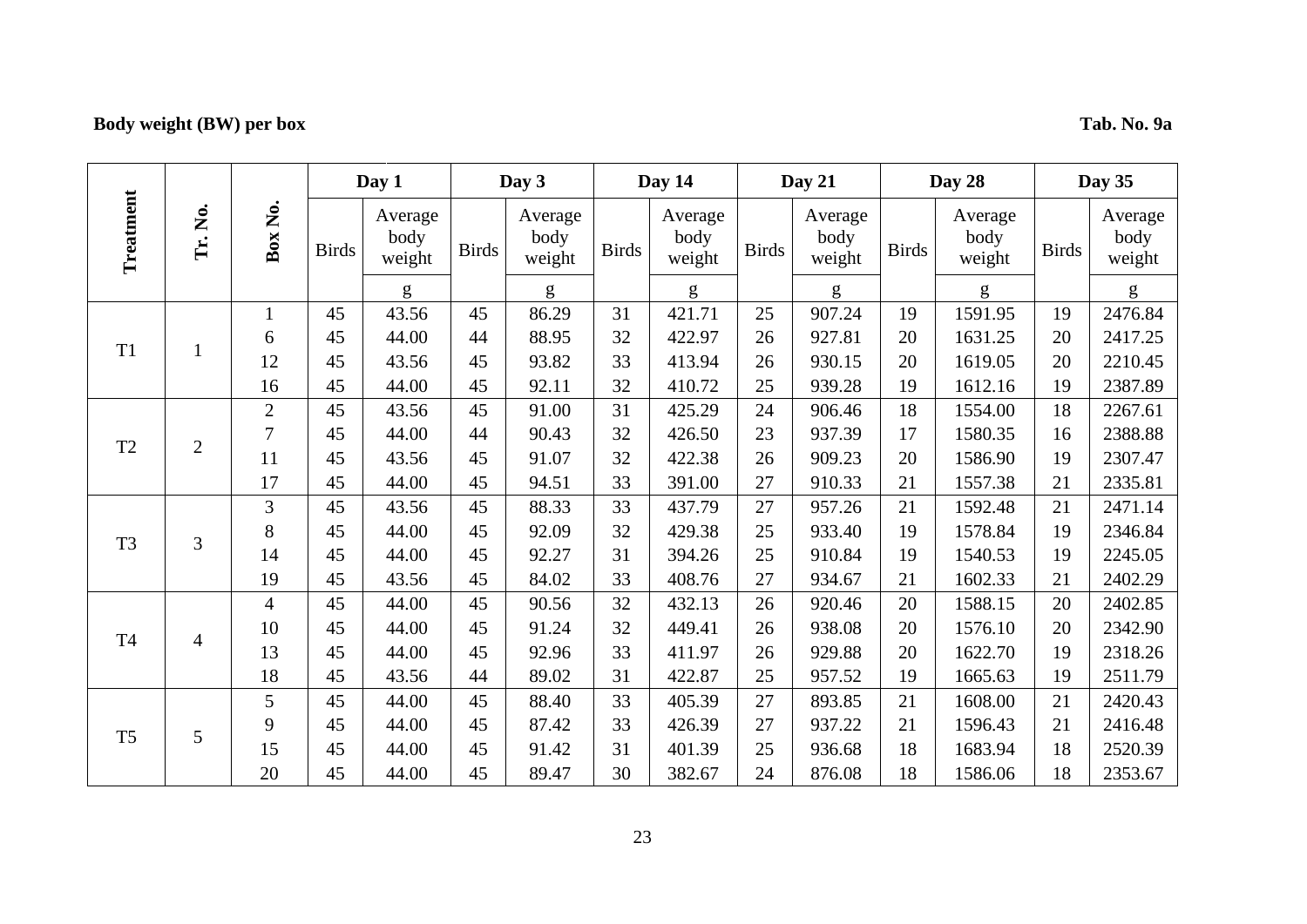## **Weight gain per phases per box Tab. No. 9b**

|                |                |                | Day 3 - 14            | Day 15 - 21           | Day 22 - 28           | Day 29 - 35           | Day 3 - 35            |
|----------------|----------------|----------------|-----------------------|-----------------------|-----------------------|-----------------------|-----------------------|
| Treatment      | Tr. No.        | Ż.<br>Box      | Weight gain per phase | Weight gain per phase | Weight gain per phase | Weight gain per phase | Weight gain per phase |
|                |                |                | g                     | g                     | g                     | g                     | ${\sf g}$             |
|                |                |                | 336.26                | 499.44                | 683.21                | 884.89                | 2391.84               |
| T <sub>1</sub> |                | 6              | 334.13                | 514.46                | 696.15                | 786.00                | 2329.40               |
|                |                | 12             | 320.42                | 520.58                | 685.45                | 591.40                | 2115.75               |
|                |                | 16             | 319.03                | 537.40                | 673.37                | 775.74                | 2294.63               |
|                |                | $\overline{2}$ | 335.10                | 484.83                | 628.22                | 713.61                | 2177.17               |
|                | $\overline{2}$ | $\overline{7}$ | 336.41                | 512.30                | 658.94                | 812.56                | 2300.88               |
| T <sub>2</sub> |                | 11             | 329.47                | 502.08                | 681.85                | 717.53                | 2215.74               |
|                |                | 17             | 297.18                | 525.89                | 654.33                | 778.43                | 2242.71               |
|                |                | 3              | 349.70                | 528.63                | 622.38                | 878.67                | 2384.90               |
| T <sub>3</sub> | 3              | 8              | 337.25                | 506.44                | 649.53                | 768.00                | 2255.11               |
|                |                | 14             | 302.94                | 530.00                | 641.89                | 704.53                | 2153.42               |
|                |                | 19             | 324.94                | 526.00                | 671.00                | 799.95                | 2319.05               |
|                |                | $\overline{4}$ | 342.31                | 501.81                | 679.75                | 814.70                | 2313.85               |
| <b>T4</b>      | $\overline{4}$ | 10             | 357.94                | 501.08                | 642.50                | 766.80                | 2253.65               |
|                |                | 13             | 317.36                | 531.35                | 690.50                | 717.95                | 2223.11               |
|                |                | 18             | 333.97                | 537.96                | 705.00                | 846.16                | 2423.26               |
|                |                | 5              | 317.79                | 497.19                | 695.19                | 812.43                | 2333.24               |
| T <sub>5</sub> | 5              | 9              | 339.61                | 519.96                | 652.29                | 820.05                | 2329.62               |
|                |                | 15             | 310.77                | 535.44                | 717.61                | 836.44                | 2429.94               |
|                |                | 20             | 291.87                | 508.63                | 701.17                | 767.61                | 2263.17               |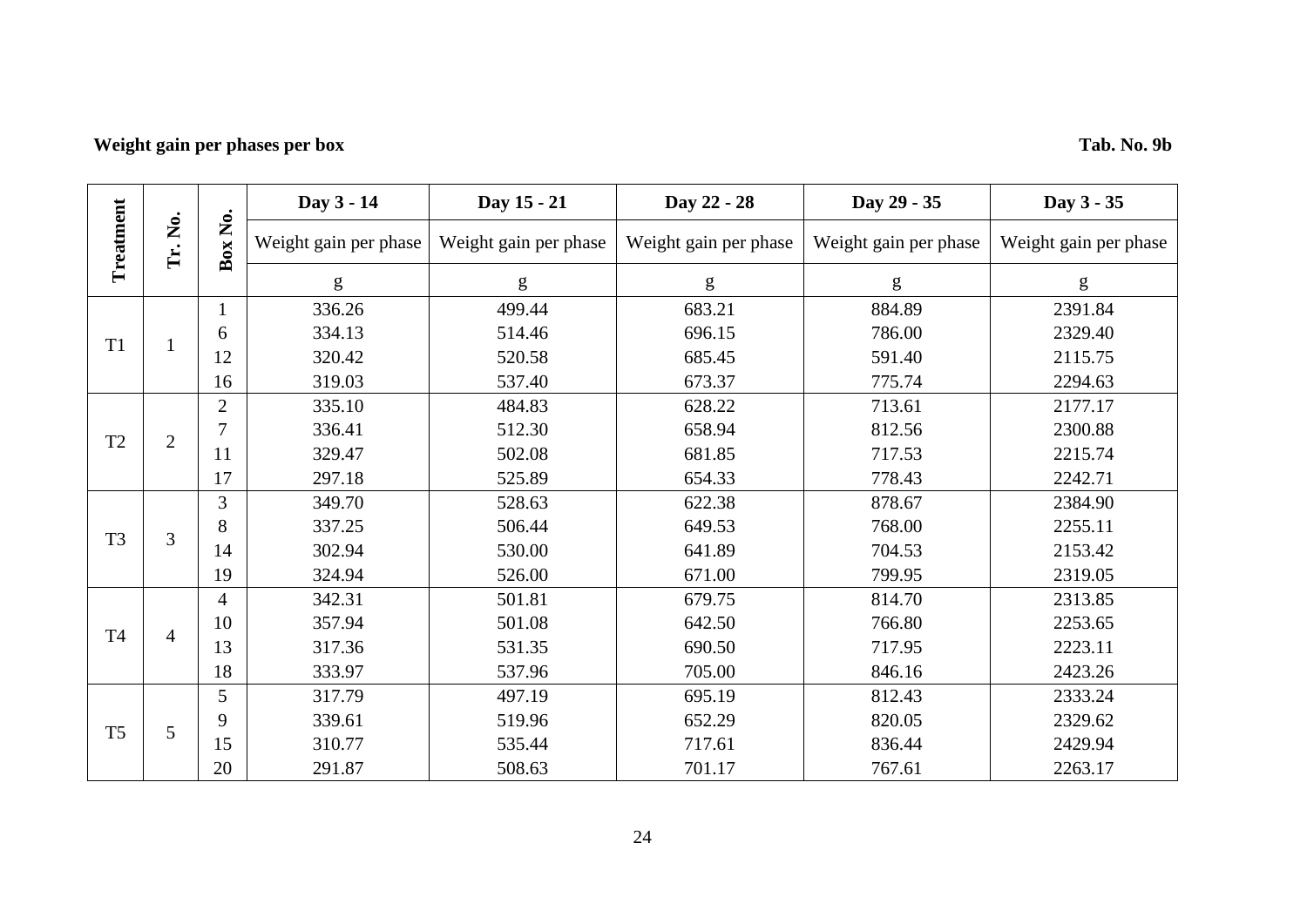| Feed conversion ratio (Feed consumption per 1 kg of live weight) per box | Tab. No. 9c |
|--------------------------------------------------------------------------|-------------|
|                                                                          |             |

|                |                |                |         | <b>Feed conversion ratio</b> |         |         |
|----------------|----------------|----------------|---------|------------------------------|---------|---------|
| Treatment      | Tr. No.        | Box No.        | Day 14  | Day 21                       | Day 28  | Day 35  |
|                |                |                | g/kg LW | g/kg LW                      | g/kg LW | g/kg LW |
|                |                | $\mathbf{1}$   | 1172.36 | 1215.53                      | 1286.63 | 1353.57 |
|                |                | 6              | 1209.50 | 1214.79                      | 1257.62 | 1353.89 |
| T <sub>1</sub> | $\mathbf{1}$   | 12             | 1201.02 | 1249.92                      | 1305.49 | 1423.00 |
|                |                | 16             | 1183.37 | 1195.57                      | 1277.87 | 1374.02 |
|                |                | $\overline{2}$ | 1125.14 | 1256.28                      | 1360.09 | 1448.25 |
| T <sub>2</sub> | $\overline{2}$ | 7              | 1246.53 | 1291.34                      | 1384.83 | 1507.64 |
|                |                | 11             | 1186.38 | 1218.61                      | 1293.21 | 1423.77 |
|                |                | 17             | 1212.62 | 1205.07                      | 1282.99 | 1374.61 |
|                |                | 3              | 1210.43 | 1264.85                      | 1316.14 | 1363.23 |
|                | 3              | 8              | 1214.63 | 1253.46                      | 1311.79 | 1405.36 |
| T <sub>3</sub> |                | 14             | 1219.40 | 1274.18                      | 1330.84 | 1408.97 |
|                |                | 19             | 1231.58 | 1247.40                      | 1292.44 | 1381.33 |
|                |                | $\overline{4}$ | 1203.62 | 1230.66                      | 1292.38 | 1367.95 |
|                |                | 10             | 1212.87 | 1259.65                      | 1323.74 | 1413.89 |
| T <sub>4</sub> | $\overline{4}$ | 13             | 1196.51 | 1229.48                      | 1271.13 | 1378.89 |
|                |                | 18             | 1195.67 | 1247.58                      | 1291.18 | 1377.90 |
|                |                | 5              | 1166.44 | 1210.32                      | 1256.30 | 1339.63 |
|                |                | 9              | 1147.56 | 1209.97                      | 1286.83 | 1388.44 |
| T <sub>5</sub> | 5              | 15             | 1198.27 | 1240.78                      | 1280.00 | 1366.98 |
|                |                | 20             | 1285.35 | 1260.64                      | 1316.87 | 1376.62 |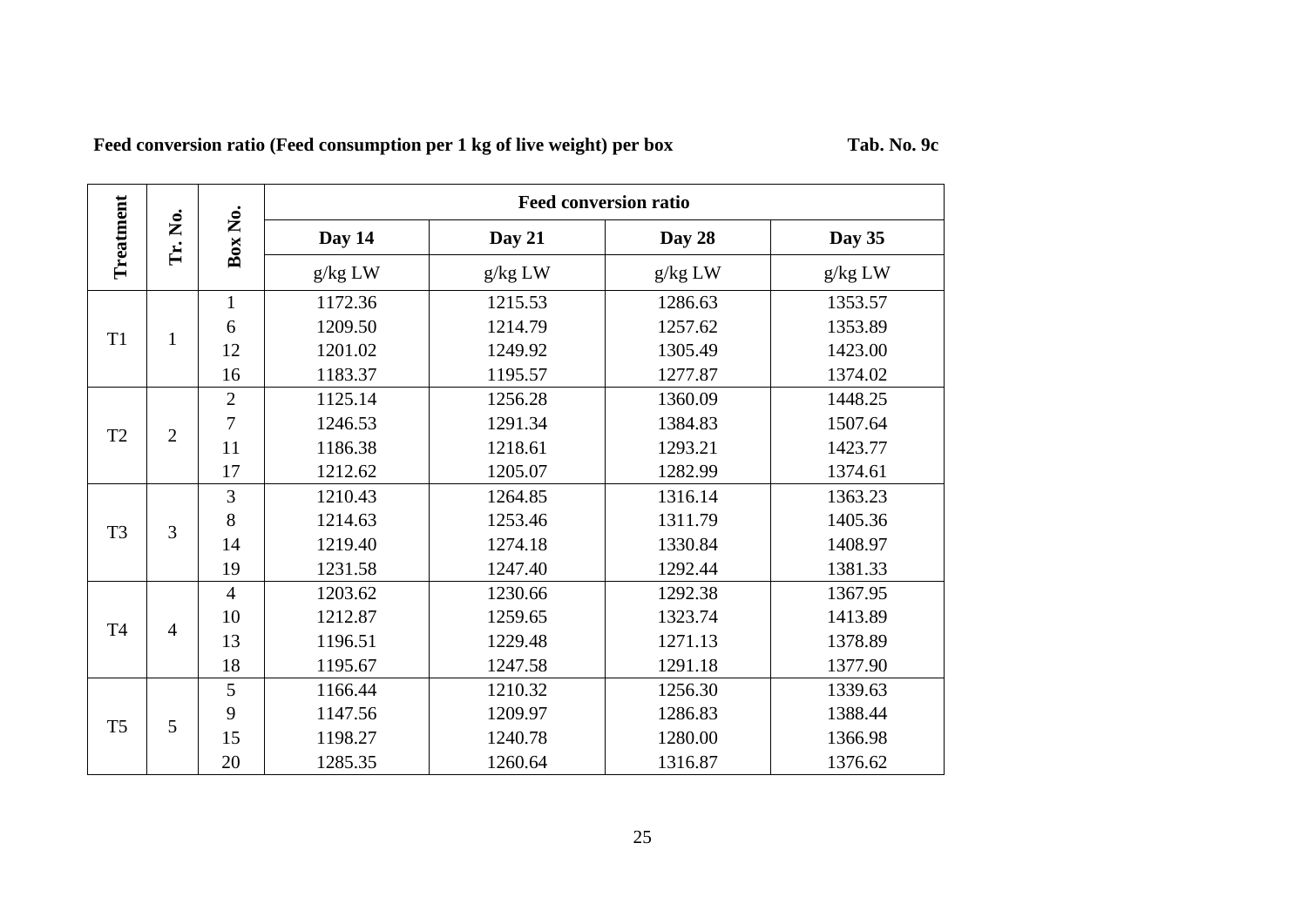**Feed consumption per 1 kg of weight gain (WG) per box Tab. No. 9d**

|                |                |                |             |            | Feed consumption per 1 kg of weight gain |            |             |
|----------------|----------------|----------------|-------------|------------|------------------------------------------|------------|-------------|
| Treatment      | Š.<br>Fr.      | Box No.        | $1-14$ days | 15-21 days | 22-28 days                               | 29-35 days | $1-35$ days |
|                |                |                | g/kg WG     | $g/kg$ WG  | $g/kg$ WG                                | g/kg WG    | g/kg WG     |
|                |                | $\mathbf{1}$   | 1335.80     | 1267.46    | 1908.24                                  | 1523.82    | 1399.61     |
| T <sub>1</sub> |                | 6              | 1375.72     | 1220.90    | 1749.69                                  | 1631.04    | 1399.32     |
|                | $\mathbf{1}$   | 12             | 1363.07     | 1305.49    | 1543.93                                  | 1873.52    | 1473.51     |
|                |                | 16             | 1350.02     | 1208.93    | 1814.41                                  | 1662.26    | 1421.80     |
|                |                | $\overline{2}$ | 1277.98     | 1425.98    | 1889.04                                  | 1728.30    | 1503.16     |
|                | $\overline{2}$ | $\overline{7}$ | 1415.65     | 1347.70    | 2093.51                                  | 1899.36    | 1564.36     |
| T <sub>2</sub> |                | 11             | 1346.26     | 1256.72    | 1777.43                                  | 1850.63    | 1473.25     |
|                |                | 17             | 1386.55     | 1197.20    | 1855.18                                  | 1628.43    | 1420.24     |
|                |                | 3              | 1366.26     | 1326.64    | 1997.37                                  | 1480.60    | 1405.98     |
| T <sub>3</sub> | 3              | 8              | 1381.41     | 1300.35    | 1899.74                                  | 1680.37    | 1455.50     |
|                |                | 14             | 1396.06     | 1334.36    | 1727.09                                  | 1658.45    | 1460.50     |
|                |                | 19             | 1400.06     | 1264.57    | 1848.22                                  | 1625.10    | 1425.78     |
|                |                | $\overline{4}$ | 1364.25     | 1263.42    | 1813.05                                  | 1576.04    | 1413.72     |
| T <sub>4</sub> | 4              | 10             | 1371.69     | 1317.44    | 1918.71                                  | 1674.49    | 1462.43     |
|                |                | 13             | 1362.36     | 1265.70    | 1613.37                                  | 1747.03    | 1426.94     |
|                |                | 18             | 1361.90     | 1305.28    | 1846.96                                  | 1618.46    | 1423.90     |
|                |                | 5              | 1330.40     | 1260.05    | 1755.06                                  | 1561.46    | 1383.47     |
| T <sub>5</sub> | 5              | 9              | 1301.23     | 1280.80    | 2008.72                                  | 1658.44    | 1433.51     |
|                |                | 15             | 1370.50     | 1287.45    | 1797.67                                  | 1619.29    | 1414.68     |
|                |                | 20             | 1490.37     | 1233.73    | 1623.42                                  | 1553.16    | 1428.38     |